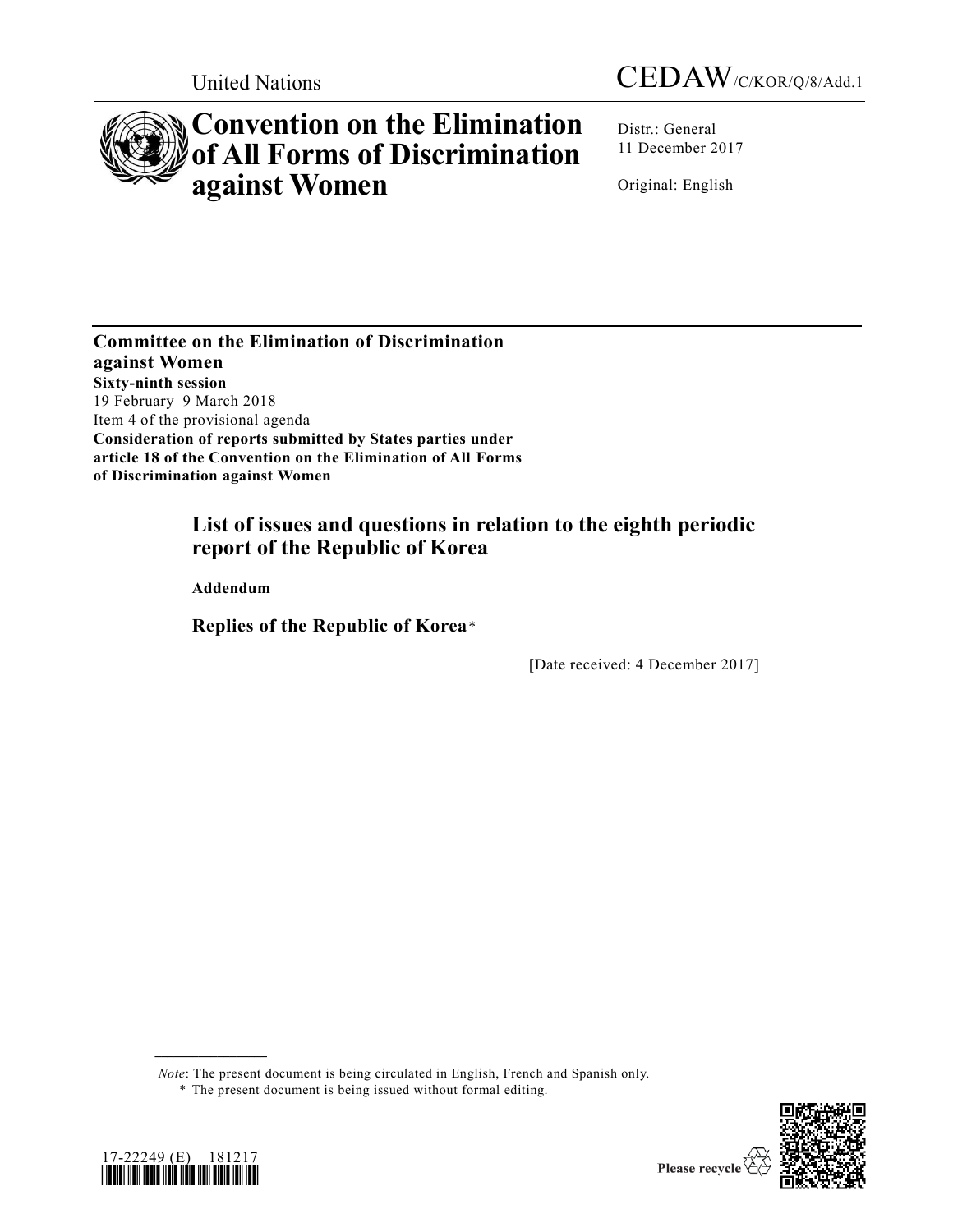## **General**

## *Response to Question 1*

1. The government of the Republic of Korea prepared its eighth periodic report in cooperation with relevant ministries, institutions and major NGOs. The government collected and reflected opinions from 5 experts, including those in academia, and 138 civil organizations (50 from the Korea Women's Association United, 36 from the Korea National Council for Women and 52 local YWCAs in the Republic of Korea). The government was committed to compiling the report in a more comprehensive and thorough manner by conducting the "Study on the UN CEDAW Implementation Strategies" with the Korean Women's Development Institute.

## **Legal Status of the Convention and Legislative and Institutional Framework**

## *Response to Question 2*

2. In the Republic of Korea, although there is no discrimination on the rights of men and women in their private life, the government entered a reservation to Article 16.1(g) of the Convention because when Korea joined the Convention in 1984, it did not have a family name system and children were given the surnames of their fathers as a principle. Later on, the government amended its *Civil Law* to allow children to carry the surnames of their mothers if their parents agree to do so upon marriage, but currently, children still bear their fathers' surnames in principle. Some of the countries that have similar system to that of Korea reserved the ir implementation of Article 16.1(g). The government of the Republic of Korea will continue its domestic negotiation process among relevant ministries and reconsider the withdrawal of its reservation against this article within 2018.

## *Response to Question 3*

3. As for the general anti-discrimination law, two cases of legislative proposals were submitted by the members of the 18th National Assembly (2008–2012), and three cases of legislative proposals were submitted by members of the 19th National Assembly, but all five were repealed. Currently, there are ongoing social controversies surrounding various issues related to the anti-discrimination law, including sexual orientation and gender identity and other causes of discrimination. In order to reach a social consensus on these issues, the anti-discrimination law enactment task force consisting of judicial officers, professors and legislative experts held discussions in 2013 and conducted relevant studies in 2014. With the National Human Rights Commission of the Republic of Korea proposing in the third National Action Plan (NAP) for the Promotion and Protection of Human Rights (2017–2021) to adopt a comprehensive anti-discrimination law, the government will build a social consensus on the content and scope of the application of such law in the future.

# **National Machinery for the Advancement of Women**

## *Response to Question 4*

4. From 2006 to 2009, the National Human Rights Commission of the Republic of Korea established and operated the Sex and Gender Discriminations Settlement Team aimed to handle complaints on women's rights, make policy recommendations and conduct monitoring activities. Since the mid-2009, the Commission's Anti-Discrimination Division has been in place to perform relevant roles.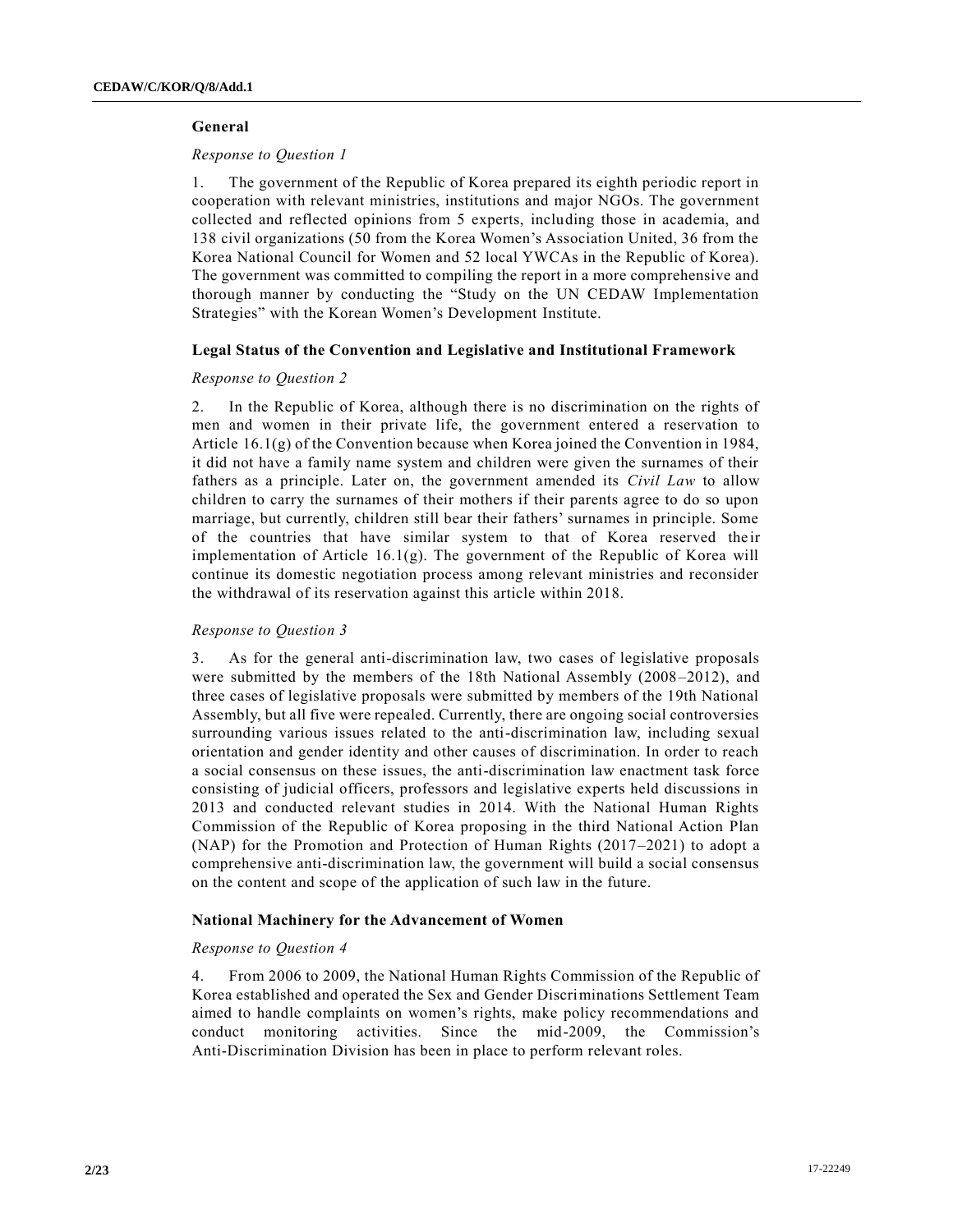|                 | rumoti oi compiunto arionig in the area or women o rights |                                            |                   |  |  |
|-----------------|-----------------------------------------------------------|--------------------------------------------|-------------------|--|--|
|                 | Gender discrimination                                     | Discrimination on pregnancy and childbirth | Sexual harassment |  |  |
| 2015            | 64                                                        | 21                                         | 203               |  |  |
| 2016            | 97                                                        | 8                                          | 201               |  |  |
| As of Aug. 2017 | 91                                                        | 14                                         | 180               |  |  |
| <b>Total</b>    | 252                                                       | 43                                         | 584               |  |  |

Table 1 **Number of complaints arising in the area of women's rights**

*Source*: National Human Rights Commission of the Republic of Korea.

5. As a result of the Gender Impact Analysis and Assessment Policy, the number of projects subject to the analysis and assessment increased from 14,792 in 2012 to 34,484 in 2016, and 43 central administrative organizations and independent institutions prepared gender responsive budget statement on a total of 331 budgetary projects. The government set performance targets and conducted genderdisaggregated benefit analysis for each project, thereby executing the budgetary projects in a way that improves gender equality.

| Number of organizations and projects subject to gender impact analysis |        |        |        |         |
|------------------------------------------------------------------------|--------|--------|--------|---------|
| Year                                                                   | 2013   | 2014   | 2015   | 2016    |
| No. of organizations                                                   | 304    | 304    | 343    | 331     |
| No. of projects                                                        | 20 372 | 26.438 | 34 258 | 34 4 68 |
| Avg. No. of projects per organization                                  | 67.0   | 87.    | 99.8   | 104.1   |

Table 2

*Source*: www.gia.mogef.go.kr.

6. The Gender Equality Committee, operated under the Prime Minister, is based on the amendment of Article 11 of the *Framework Act on Gender Equality*, and works to provide a government-wide foundation to achieve gender equality. Compared to the Women Policy Committee, which was in place before 2015, the number of Gender Equality Committee members from the private sector has expanded from 5 to 10 in order to reflect more diverse opinions in government policies. The first meeting of the Gender Equality Committee was held in July 2015, and four meetings were convened until December 2016. The Committee consists of 24 members (chaired by the Prime Minister and vice-chaired by the Minister of Gender Equality and Family, and seated by 12 Minister-level cabinet members and 10 members from private sectors), and plans to expand the private-sector membership to include representatives from academic and cultural communities as well as civil organizations. In addition, the government designated Gender Equality Policy Officers (at assistant deputy minister level) and professional personnel in 47 central administrative organizations and 17 city/provincial government organizations in July 2015.

## *Response to Question 5*

7. Launched in June 2014, the permanent cooperative body on gender responsive budgeting consists of related ministries, including the Ministry of Strategy and Finance, Ministry of Gender Equality and Family, Ministry of the Interior and Safety, and Statistics Korea and four civilian experts. This body is convened at least three times a year to establish guidelines for gender-responsive budgeting and accounting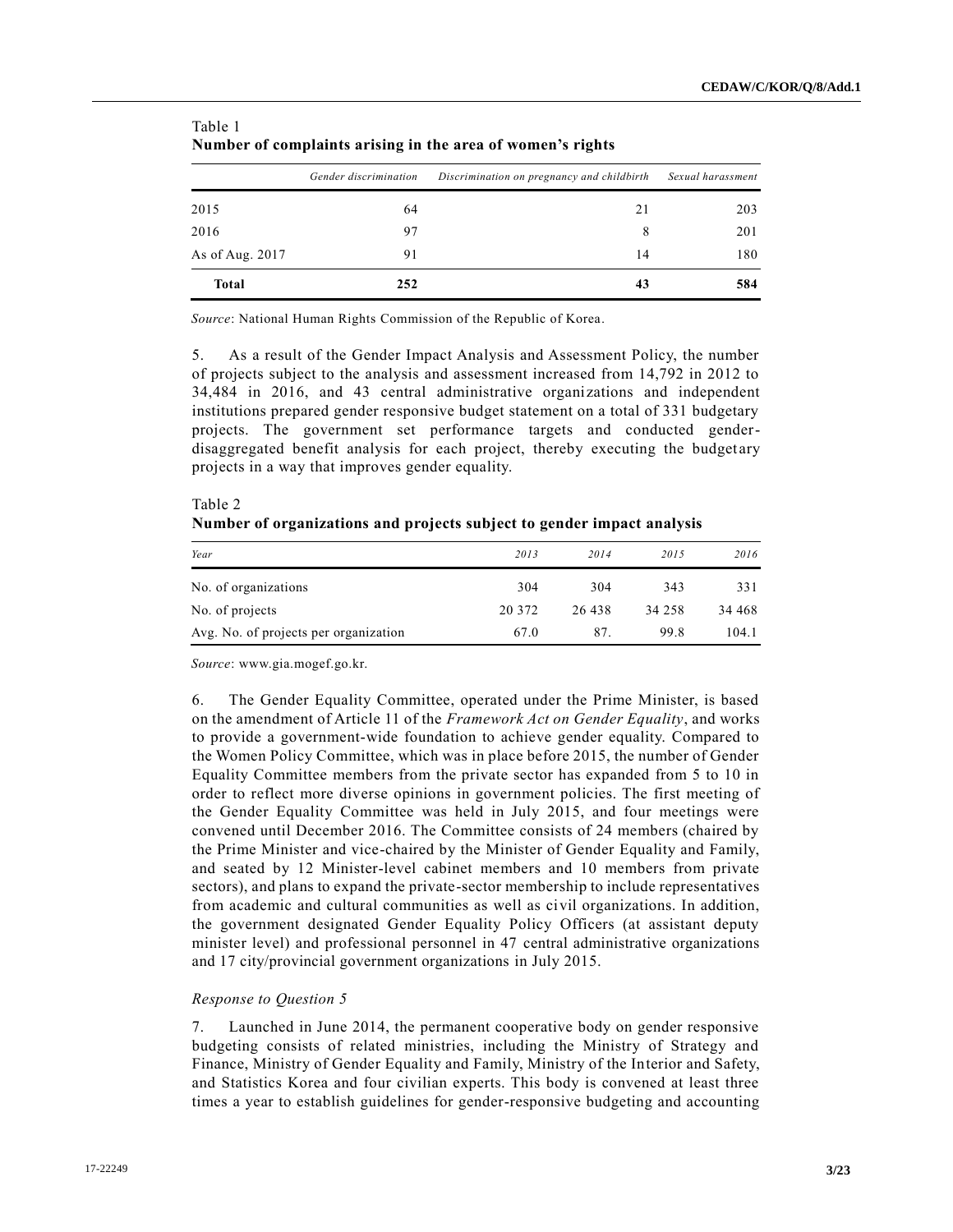while also reviewing the criteria and adequacy of selecting projects subject to gender budgeting.

#### Table 3

### **Gender responsive budgeting in the last three years**

|                                             | 2015                          | 2016                          | 2017                          |
|---------------------------------------------|-------------------------------|-------------------------------|-------------------------------|
| No. of organizations                        | 42                            | 43                            | 42                            |
| No. of projects subject to gender budgeting | 343                           | 331                           | 351                           |
| Budget (KRW: Trillion, USD: Billion)        | <b>KRW 26.2</b><br>(USD 24.1) | <b>KRW 28.0</b><br>(USD 25.7) | <b>KRW 29.5</b><br>(UDS 27.1) |
| Ratio against total budget $(\%)$           | 7.0                           | 7.2                           | 74                            |

*Source*: A Comprehensive Analysis of Gender Budget Statements of Local Governments, Ministry of Gender Equality and Family (2017).

#### Table 4

# **Implementation of gender responsive budgeting program by local governments**

(Unit: number, 100 million won)

|                                                    | 2014               |               | 2015               |               | 2016               |               |
|----------------------------------------------------|--------------------|---------------|--------------------|---------------|--------------------|---------------|
| Year                                               | No. of<br>projects | <b>Budget</b> | No. of<br>projects | <b>Budget</b> | No. of<br>projects | <b>Budget</b> |
| <b>Total</b>                                       | 13 299             | 147 342       | 12 805             | 144 650       | 13 865             | 153 359       |
| Programs for implementation of<br>women's policies | 3 5 1 2            | 69 495        | 3 2 9 0            | 70 384        | 3 4 0 3            | 69 932        |
| Gender impact analysis projects                    | 8 1 0 8            | 69 701        | 7905               | 66 431        | 8 7 6 2            | 73 333        |
| Special projects by local<br>autonomous bodies     | 1679               | 8 1 4 6       | 1610               | 7834          | 1 700              | 10 094        |

*Source*: A Comprehensive Analysis of Gender Budget Statements of Local Governments, Ministry of Gender Equality and Family (2017).

8. The current administration, which took office in May 2017, plans to place the Gender Equality Committee under the Office of the President as a national policy initiative, and strengthen the gender equality policy implementation system through monitoring relevant policies from the planning and formative stage through implementation and feedback processes.

## *Response to Question 6*

9. The government implements *the Act on Prevention of Improper Solicitation and Graft*, alongside *the Criminal Code*, *the Act on the Prevention of Corruption and the Establishment and Management of the Anti-Corruption and Civil Rights Commission*, *the Protection of Public Interest Reporters Act* and *the Public Service Ethics Act*, to prevent and punish corrupt practices. The Anti-Corruption and Civil Rights Commission is also leading efforts to set the paradigm for government-wide anti-corruption policies and conduct integrity education for public servants while also receiving and handling reports on corruption. In addition, the Ministry of Gender Equality and Family is in place to work for gender equality. The total budget and government funds allocated to this ministry amount to KRW 716.1 billion (USD 658 million) for 2017, a KRW 70 billion (USD 64.3 million) increase from the previous year.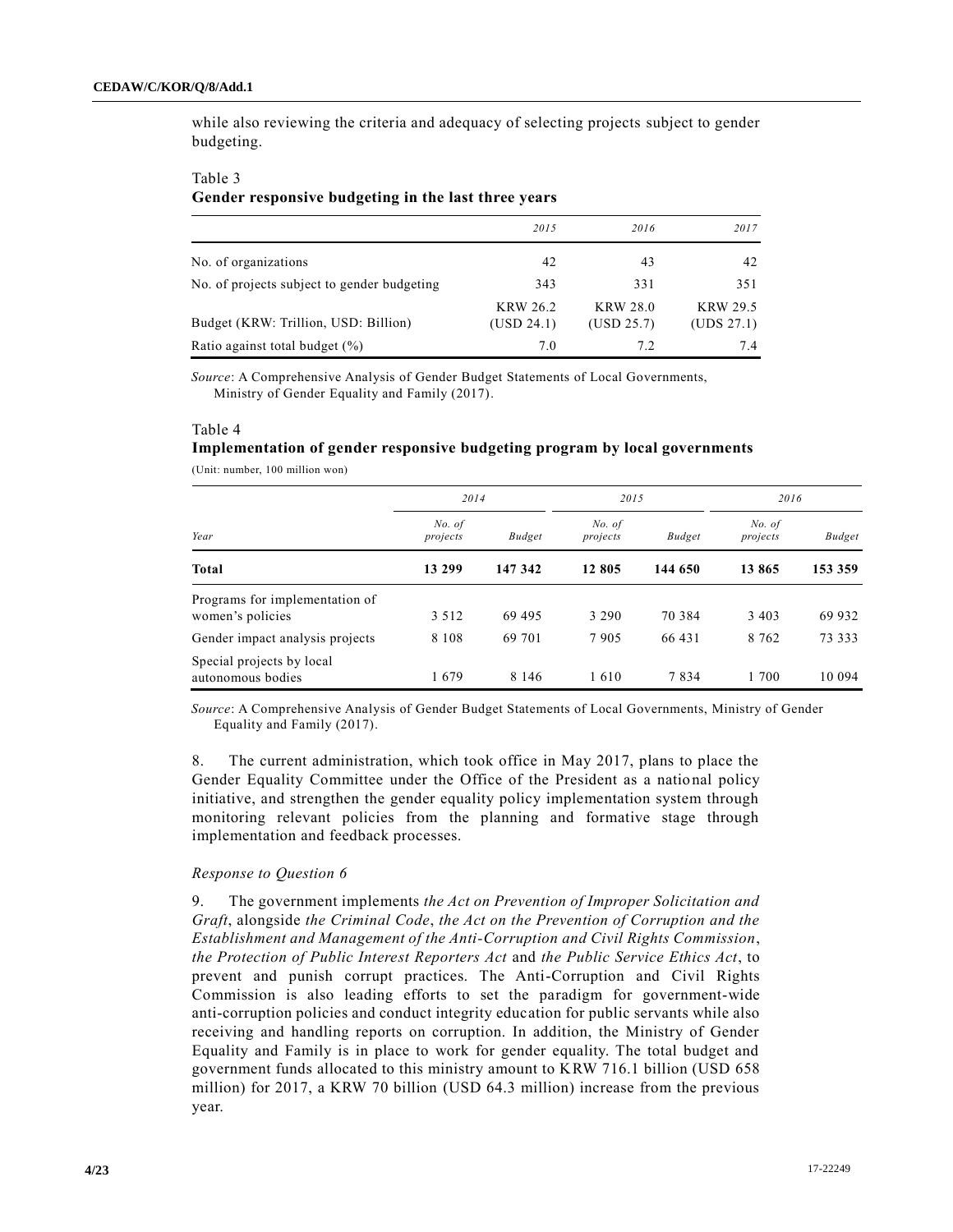## **Temporary Special Measures**

## *Response to Question 7*

10. In the current administration, 6 out of 19 ministers (or minister-level officials) under *the Government Organization Act* are women (31.6%). In 2017, the government set a new plan to improve women's representation in the public sector (2017–2022), which will raise women's representation among public servants and public organization officials/teachers in managerial positions. The plan to enhance women's representation in the public sector (2013–2017) and the gender quota system for appointment of more women principals and deputy principals, which was set internally by the city/provincial Offices of Education, achieved the following outcome.

# Table 5

## **Women in government committees**

| Year                         | 2013 | 2014 | 2015 | 2016 |
|------------------------------|------|------|------|------|
| Proportion of female members |      | 317  | 34.5 |      |

*Source*: The Survey of Women's Participation in Government Committees in the Second Half of 2016, Ministry of Gender Equality and Family (2016).

## Table 6 **Ratio of women in the public sector**

| Category             |                                                              |                               | 2012    | 2016    |
|----------------------|--------------------------------------------------------------|-------------------------------|---------|---------|
| Public service       | State                                                        | Senior executive directors    | $4.2\%$ | $5.7\%$ |
|                      |                                                              | Directors (Level 4 or higher) | $9.3\%$ | 13.5%   |
|                      | Local                                                        | Directors (Level 5 or higher) | 9.9%    | 12.5%   |
| Public organizations | Executives                                                   |                               | 8.6%    | 12.6%   |
|                      | Managers                                                     |                               | 11.5%   | 17.2%   |
| Teachers             | Professors at public universities                            |                               | 13.7%   | 15.4%   |
|                      | Principals/deputy principals at<br>elementary/middle schools |                               | 24.6%   | 34.3%   |

*Source*: Ministry of Personnel Management (2016), Ministry of Education, Ministry of Gender Equality and Family (2017)

11. The government also sets annual target to support women public officials in their advancement into Level 4 or higher positions as well as senior exe cutive positions and monitor the progress. The government plans to encourage public universities to make voluntary efforts to appoint more women faculty members, by adopting key indicators related to women faculty members in the universities' information disclosure items. The following table shows women's participation in the judiciary branch and prosecutors' offices.

Table 7

## **Number of women officials in the judiciary system and prosecutors' offices**

|      |             | Constitution research               |                 |                                    |
|------|-------------|-------------------------------------|-----------------|------------------------------------|
|      | Prosecutors | Judges                              | <i>Officers</i> | Judicial trainees                  |
| 2016 |             | 28.7% (594 women) 27.8% (808 women) |                 | 55.2% (32 women) 33.5% (135 women) |

*Source*: Ministry of Personnel Management (2016).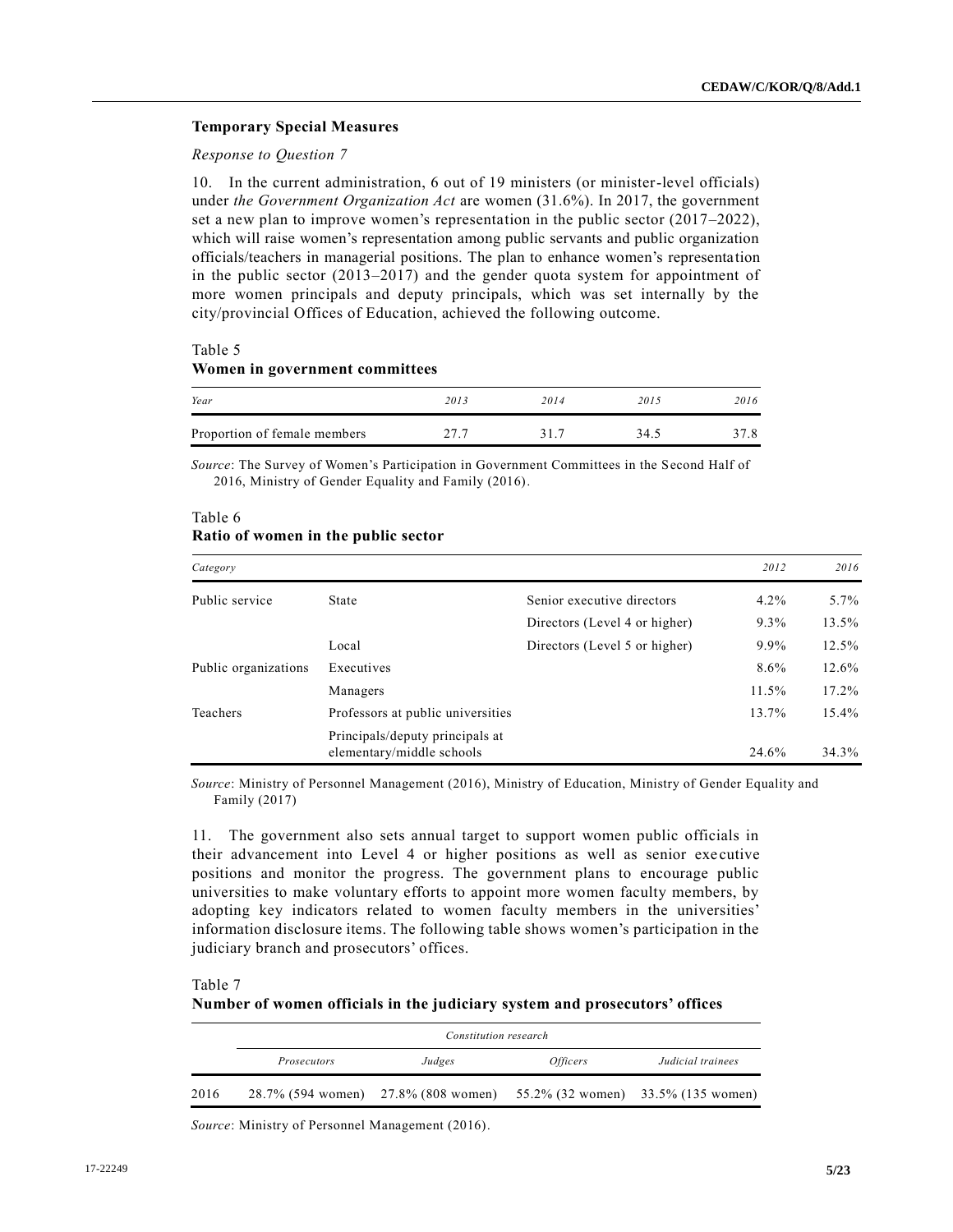12. In March 2010, the government inserted a new article in the *Public Official Election Act*, based on which political parties are required to nominate at least one female candidate for provincial or local government council in every local constituency (excluding countryside districts, called *gun*.) Failure to do so will result in the nullification of the party's entire candidate slate. In the election for the seats of the 20th National Assembly which was held in April 2016, 51 women candidates (17%) were elected, increasing the ratio of women in the National Assembly from 47 members (15.7%) in the 19th National Assembly.

## Table 8

## **Proportion of female members in the National Assembly**

(Unit: persons, %)

|                        |                             |              | Gender |             |
|------------------------|-----------------------------|--------------|--------|-------------|
| Election               | Election title              | <b>Total</b> | Men    | Women $(%)$ |
| 19th election $(2012)$ | Total                       | 300          | 253    | 47(15.7)    |
|                        | Proportional representation | 54           | 26     | 28(51.9)    |
|                        | Local constituency-based    | 246          | 227    | 19(7.7)     |
| 20th election $(2016)$ | Total                       | 300          | 249    | 51 (17)     |
|                        | Proportional representation | 47           | 22     | 25(53.2)    |
|                        | Local constituency-based    | 253          | 227    | 26(10.3)    |

*Source*: A Conspectus of the Members of the 19th National Assembly, National Election Commission (2016).

13. The following table shows women's representation among senior positions in the Ministry of Foreign Affairs. Meanwhile, the government plans to double the ratio of women among senior public officials and at Level 4 or higher within the next 5 years (2017–2022).

### Table 9

## **Ratio of women public officials in the Ministry of Foreign Affairs** (Unit: %)

|      | Senior executive service | Level 3 | Level 4 |
|------|--------------------------|---------|---------|
| 2017 | 3.78%                    | 8.7%    | $24\%$  |

*Source*: Ministry of Foreign Affairs (2017).

### Table 10

# **Proportion of male/female public officials in the Ministry of Foreign Affairs** (Unit: persons)

|      |                                    | Gender |                                      |        |
|------|------------------------------------|--------|--------------------------------------|--------|
| Year | No. and proportion of male workers |        | No. and proportion of female workers |        |
| 2013 | 1448                               | 67.32% | 703                                  | 32.68% |
| 2014 | 1439                               | 67.27% | 700                                  | 32.73% |
| 2015 | 1 3 9 5                            | 64.02% | 784                                  | 35.98% |
| 2016 | 1 3 9 4                            | 63.01% | 818                                  | 36.98% |

*Source*: Ministry of Foreign Affairs (2017).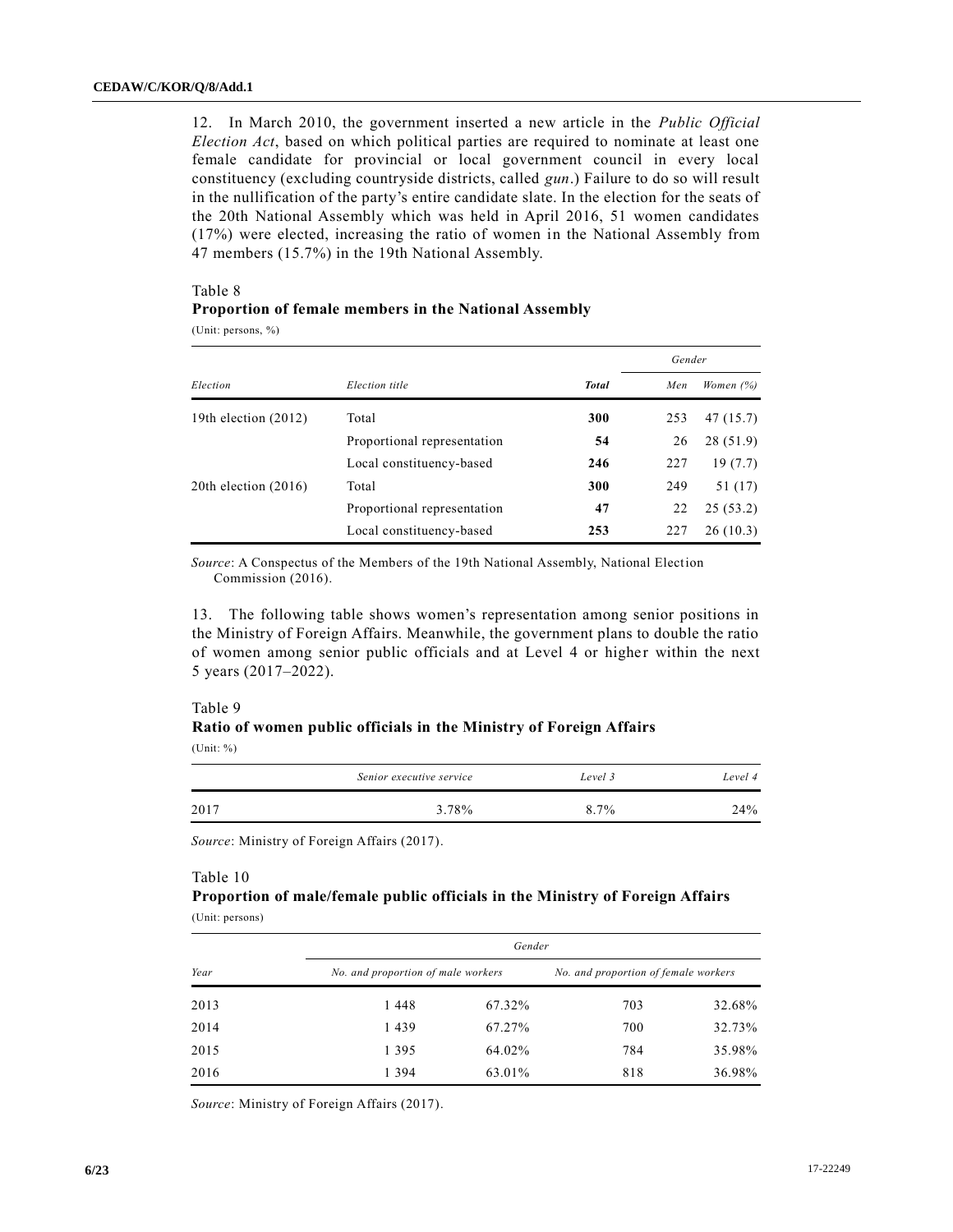## **Violence against Women**

## *Response to Question 8*

14. Article 297 of the current *Criminal Code* stipulates that the definition of "women" in terms of the victim of rape includes a legal wife, not only in the failure stage of marital relation but also during the de facto marriage period. The Supreme Court made a ruling on the criminalization of marital rape in 2013 (case number 2012Doc14788). This decision was released en banc, an explicit precedent for the interpretation and application of relevant statutes.

## *Response to Question 9*

15. The government is determined to raise public awareness of domestic violence as a social crime not as a family affair through education for violence prevention and public relations efforts, while implementing contingency response and support measures through the revision of related law and government instructions that require the police to immediately intervene in the case upon receiving a report. Accordingly, the number of domestic violence cases officially filed increased to 264,567 in 2016 from 160,272 in 2013. The government amended the *Act on Special Cases Concerning the Punishment of Domestic Violence* in July 2015 to provide legal grounds to introduce personal security measures for victims on his or her way to the court and impose fines on those who fail to abide by urgent contingency measures. The government also amended the *Act on the Prevention of Domestic Violence and Protection of Victims* in July 2015, making it possible for emergency hotline centres to provide interim shelter to victims and to launch the *Domestic Violence Eradication Week* beginning November 25 each year. In addition, the government plans to amend the relevant laws to adopt the preferred-arrest policy for the crimes of domestic violence, apply the three strikes out system to the repeat offenders of domestic violence and impose aggravated punishment. Also, the government runs a specialized police force dedicated to abuse cases in addition to the expansion of the previous domestic violence squad, while also operating independent units reserved for cases involving women and youth.

## Table 11

# **Number of domestic violence cases and actions taken (by police)**

(Unit: cases, persons)

|      | Action taken |                            |               | No. of persons sent to |                                         |
|------|--------------|----------------------------|---------------|------------------------|-----------------------------------------|
| Year | No. of cases | No. of arrested<br>persons | Non-detention | Detention              | persecutors as home<br>protection cases |
| 2012 | 8 7 6 2      | 9 3 4 5                    | 9 2 7 2       | 73                     | 494                                     |
| 2013 | 16 785       | 18 000                     | 17 738        | 262                    | 1579                                    |
| 2014 | 17 557       | 18 666                     | 18416         | 250                    | 2853                                    |
| 2015 | 40 822       | 47 549                     | 46 943        | 606                    | 15 7 10                                 |
| 2016 | 45 614       | 53 476                     | 52 967        | 509                    | 19828                                   |

*Source*: National Police Agency.

16. The *Law on the Prevention of Children and Juveniles from Sexual Abuse* establishes the definition of sexual crime against children and juveniles and describes the punishment and investigation procedures, while also describing provisions related to the guidance and protection of children and juveniles, rescue of and support for the victimized children and juveniles, personal information disclosure of sex offenders,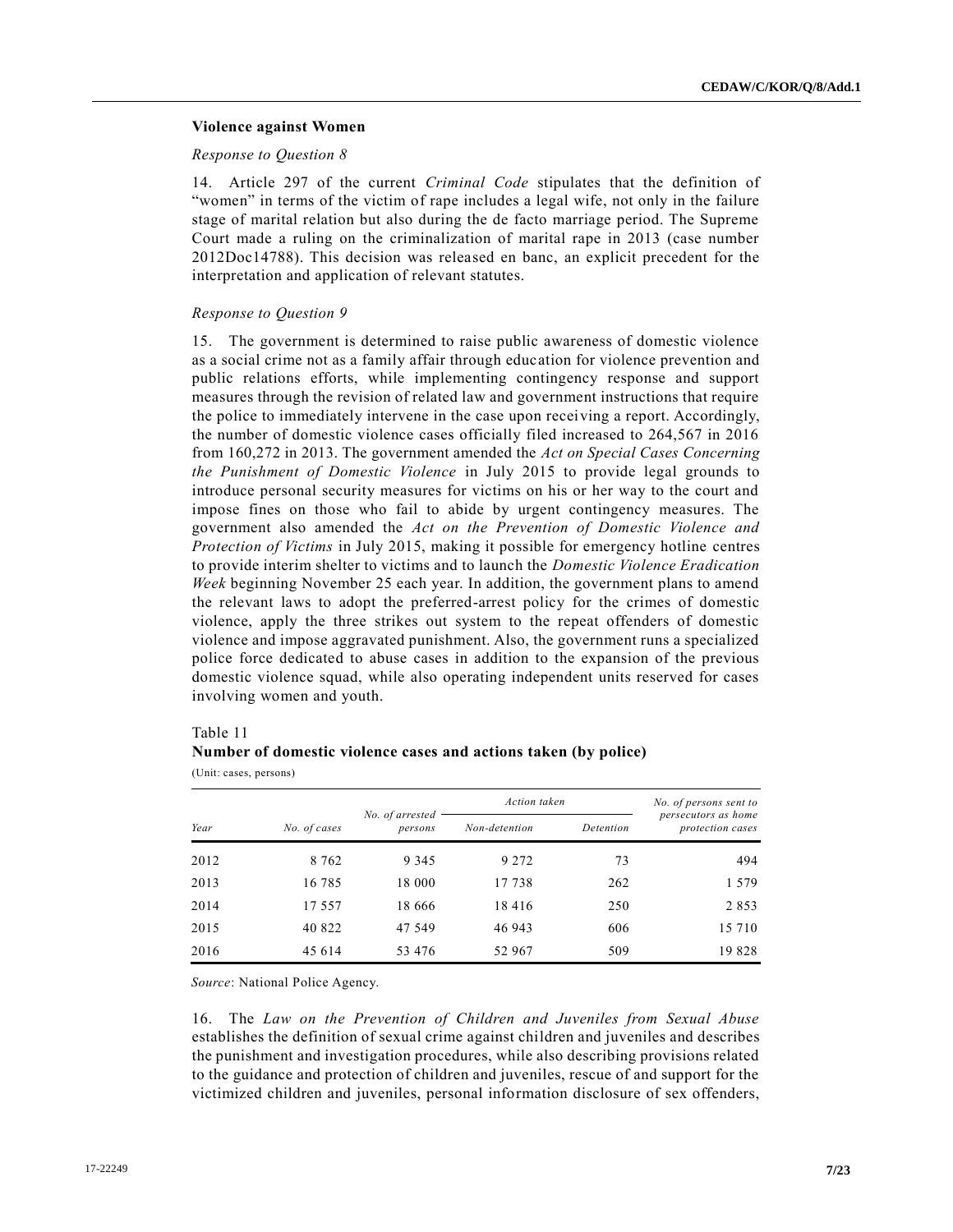**\_\_\_\_\_\_\_\_\_\_\_\_\_\_\_\_\_\_**

and reporting obligations of persons who work at relevant institutions. 1 In September 2017, the government trained 16,617 employees from kindergartens, schools, private educational institutes, and juvenile centres that are obliged to report sexual crimes against children and juveniles. The government also produced and distributed 200,000 copies of customized promotional booklets to relevant organizations. Furthermore, the government abolished the policy on criminalizing sex offenders solely based on the complaint made by the victim, with the amendment to the *Act on Special Cases Concerning the Punishment, etc. of Sexual Crimes*. The amendment now allows officials to investigate all sexual crimes, unlike the previous law wh ich

<sup>1</sup> The Law on the Prevention of Children and Juveniles from Sexual Abuse Article 34 (Reporting on Sex Offenses against Children or Juveniles)

Article 35 (Education of Persons Liable to Report)

(1) The heads of the relevant administrative agencies shall include educational contents related to the prevention of sex offenses against children or juveniles and obligations to report, in the curriculum for acquiring a license for the heads of institutions, facilities, or organizations under each subparagraph of Article 34 (2) and the employees thereof.

(2) The Minister of Gender Equality and Family may provide education on the prevention of sex offenses and obligations to report to the heads of institutions, facilities, or organizations under each subparagraph of Article 34 (2) and the employees thereof.

(3) Matters necessary for providing the education prescribed in paragraph (2) shall be prescribed by Presidential Decree.

<sup>(1)</sup> Any person who becomes aware of the occurrence of a sex offense against a child or juvenile may report such offense to an investigative agency.

<sup>(2)</sup> When the head of any of the following institutions, facilities, or organizations and any employee thereof becomes aware of the occurrence of a sex offense against a child or juvenile in the course of performing his/her duties, he/she shall immediately report such offense to an investigative agency: <Amended by Act No. 12329, Jan. 21, 2014>

<sup>1.</sup> Kindergartens defined in subparagraph 2 of Article 2 of the Early Childhood Education Act;

<sup>2.</sup> Schools defined in Article 2 of the Elementary and Secondary Education Act;

<sup>3.</sup> Medical institutions defined in Article 3 of the Medical Service Act;

<sup>4.</sup> Child welfare facilities defined in subparagraph 10 of Article 3 of the Child Welfare Act;

<sup>5.</sup> Welfare facilities for persons with disabilities under Article 58 of the Act on Welfare of Persons with Disabilities;

<sup>6.</sup> Child-care centres defined in subparagraph 3 of Article 2 of the Infant Care Act;

<sup>7.</sup> Private teaching institutes defined in subparagraph 1 of Article 2 and teaching schools under subparagraph 2 of the same Article of the Act on the Establishment and Operation of Private Teaching Institutes and Extracurricular Lessons;

<sup>8.</sup> Supporting institutions for victims, etc. of sexual traffic under Article 5 of the Act on the Prevention of Sexual Traffic and Protection, etc. of Victims and counselling centres for victims, etc. of sexual traffic under Article 10 of the same Act;

<sup>9.</sup> Single-parent family welfare facilities under Article 19 of the Single-Parent Family Support Act;

<sup>10.</sup> Counselling centres related to domestic violence under Article 5 of the Act on the Prevention of Domestic Violence and Protection, etc. of Victims and protection facilities for victims of domestic violence under Article 7 of the same Act;

<sup>11.</sup> Counselling centres for the victims of sexual assault under Article 10 of the Sexual Violence Prevention and Victims Protection Act and protective facilities for the victims of sexual assault under Article 12 of the same Act;

<sup>12.</sup> Facilities for youth activities defined in subparagraph 2 of Article 2 of the Juvenile Activity Promotion Act;

<sup>13.</sup> Juvenile counselling and welfare centres under Article 29 (1) of the Juvenile Welfare Support Act and youth shelters under subparagraph 1 of Article 31 of the same Act;

<sup>14.</sup> Centres for the protection and rehabilitation of juveniles under Article 35 of the Juvenile Protection Act.

<sup>(3)</sup> Except as otherwise expressly provided for in other Acts, no person shall publish any information or material that may identify reporters, etc., such as their personal information or pictures, in publications, or disclose them through broadcasting or any information and communication network.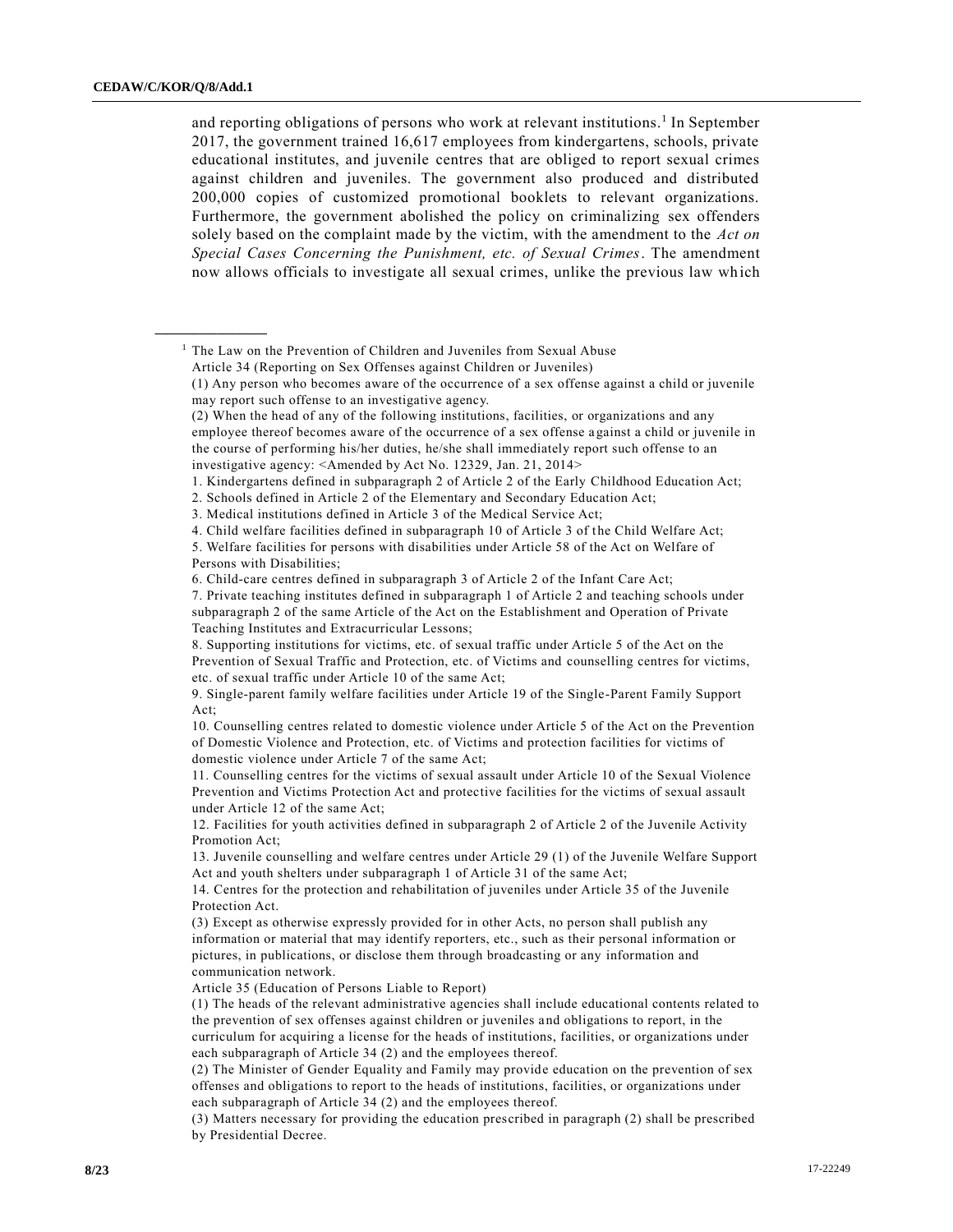made it impossible to punish the perpetrator without the victim personally filing the complaint.

17. In 2016, general women police officers accounted for 10.6% and women maritime police officers stood at 10.8%, all of which went over the target ratio of women in the organization. Police stations of various levels are also training their employees including senior officials and non-regular employees to prevent sexual violence, prostitution, sexual harassment and domestic violence, in an effort to improve gender sensitivity in the organization. The government implements child abuse prevention plans to eradicate child abuse in the child-rearing process. As part of such efforts, a joint on-site monitoring was conducted for about 17,000 children at risk. The government also increased the number of shelters (from 46 to 53) for the victims of child abuse and expanded the scope of persons with reporting obligations for child abuse cases while also creating education courses to prevent child abuse.

## *Response to Question 10*

18. In order to prevent sexual violence in schools and sexual harassment in public organizations (including government organizations, local autonomous bodies, elementary/middle/high schools, universities and public companies), the government requires schools and public organizations to ① set up a grief support program, ② designate persons in charge of handling grievances and provide them with specialized training, and to ③ prepare an internal guideline for the prevention of sexual harassment. Any organization that fails to meet any of these requirements is classified as an underperforming organization to take preventive measures. The government also established the Anti-Violence School Policy initiative tailored for elementary school students in August 2015 and the Policy for Prevention of In-School Sexual Violence against Students in February 2017 to prevent sexual violence or sexual harassment in the course of education. For example, students are provided with more than 15 hours of training each year on sexual violence prevention, and teachers undergo one or more training sessions each year on sexual violence, sexual harassment and prostitution prevention.

19. Following the recommendation from the National Human Rights Commission of the Republic of Korea, the government is expanding the Gender Impact Analysis and Assessment policy on national defence projects and relevant legislation to promote the human rights of servicewomen. In addition, the government mandated that servicemen and servicewomen in the military receive gender sensitivity and gender equality training, and established a Gender Equality Centre in each branch of the military in June 2015. Any military personnel who fail to complete these training courses are excluded from the list of candidates for a promotion review. Based on the recommendation from the National Human Rights Commission of the Republic of Korea, the government also conducted a study to increase support for the victims of sexual harassment at universities while amending relevant laws to strengthen disciplinary actions on faculty members who perpetrate sexual crimes. In addition, the government requested universities to conduct training and create a curriculum on sexual violence and sexual harassment prevention among members of universities including freshman students and faculty members (from May to November 2016). The government will encourage public universities to make voluntary efforts in this area, by amending the relevant laws and regulations to require universitie s to disclose their track records of sexual violence prevention education.

20. Furthermore, the government is guiding and monitoring small and mediumsized businesses to prevent sexual harassment, providing them with customized training materials such as educational video clips. In 2016, the government provided sexual harassment prevention training to 3,740 employees at 203 small-sized enterprises, each of which had less than 30 employees. After monitoring 31,957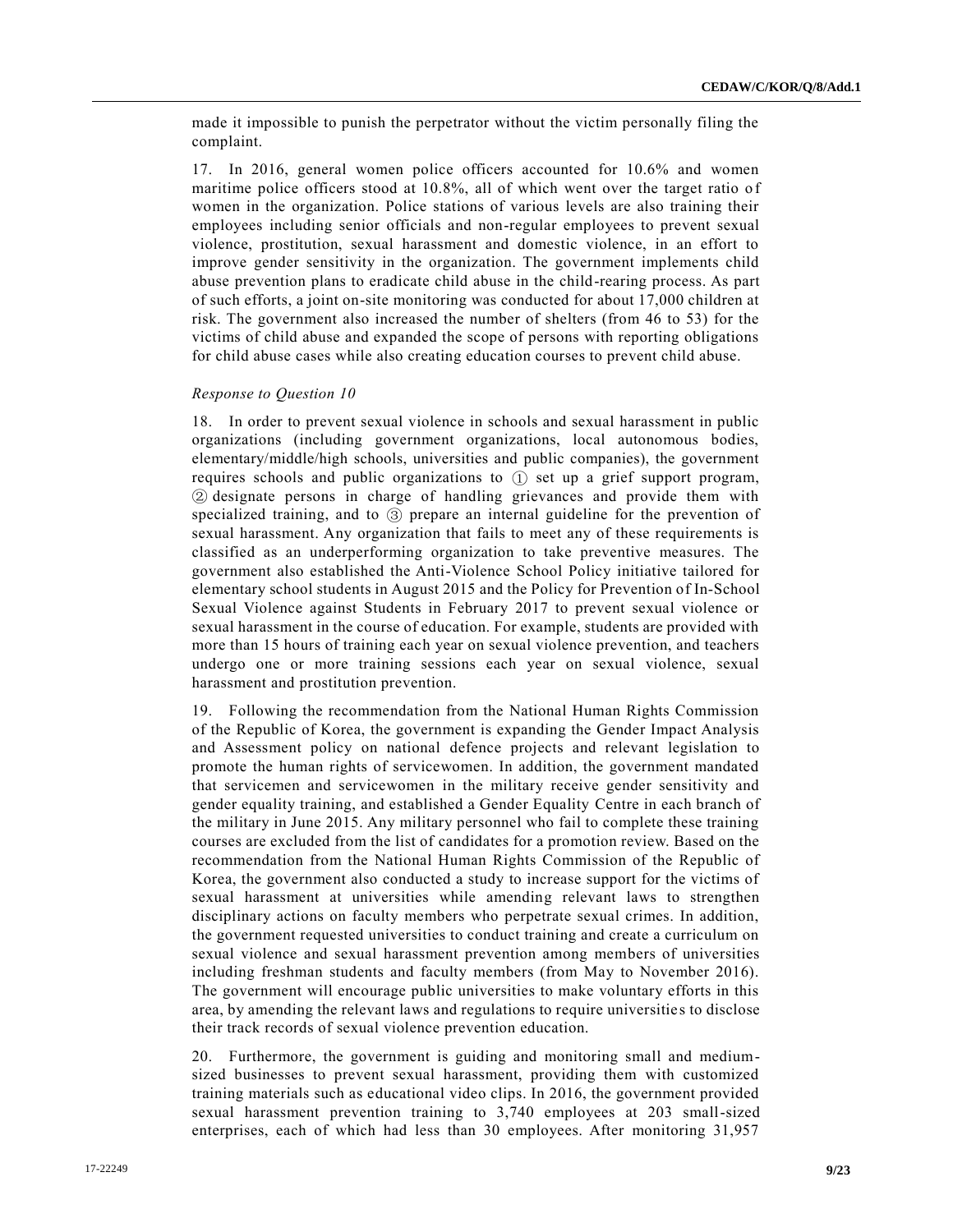businesses, the government identified 5,325 businesses that failed to make efforts to prevent sexual harassment and took corrective measures along with imposing fines.

Table 12 **Details of sexual harassment prevention activities**

| Year | Contents                                                                                                                      |
|------|-------------------------------------------------------------------------------------------------------------------------------|
| 2016 | - Distributed a guideline to small and medium-sized businesses to<br>conduct workplace sexual harassment prevention education |
|      | - Produced and distributed workplace sexual harassment prevention/<br>response manuals (5,000 copies)                         |
|      | - Produced and distributed educational video clips to prevent<br>workplace sexual harassment                                  |
| 2017 | - Produced and distributed leaflets on workplace sexual harassment<br>prevention $(5,000 \text{ copies})$                     |

*Source*: Ministry of Employment and Labor (2017).

## *Response to Question 11*

21. The government operates 10 counselling and psychological therapy centres including healthy family support centres and domestic and sexual violence counselling centres in districts where a large population of the Democratic People's Republic of Korea (DPRK) women defectors reside. The women and girls arriving and resettling in the Republic of Korea from the DPRK receive counselling services and psychological therapies from their peers and professional counsellors in the centres. In 2017, the government currently conducts research on the current status of violence against women defectors from the DPRK and ways to support them, in order to identify their violent victimization in the process of arriving and resettling in the Republic of Korea, and to provide them with systematic support.

#### **Trafficking and Exploitation of Prostitution of Women**

## *Response to Question 12*

22. There is not much difference before and after the government's ratification of the *Protocol to Prevent, Suppress and Punish Trafficking in Persons, especially Women and Children supplementing the United Nations Convention against Transnational Organized Crime* because abduction was regarded as the crime of human trafficking and was punished in accordance with the *Criminal Code* even before the ratification of the protocol. Following the ratification of the protocol, the government established a new provision (Article 296.2 of the *Criminal Code*) regarding the limited universal jurisdiction over crimes, which allows the government to punish as per the law of the Republic of Korea the crimes of human trafficking perpetrated by foreigners in foreign countries, besides the crimes of abduction under the existing *Special Criminal Code*. After the ratification of the protocol, the government also took measures to penalize the perpetrators of abduction and human trafficking which are used as a channel to commit other crimes including labour exploitation, prostitution, sexual exploitation, and organ harvesting, as well as to penalize the persons who aid or abet such crimes and human trafficking by recruiting, transporting, and delivering the victims.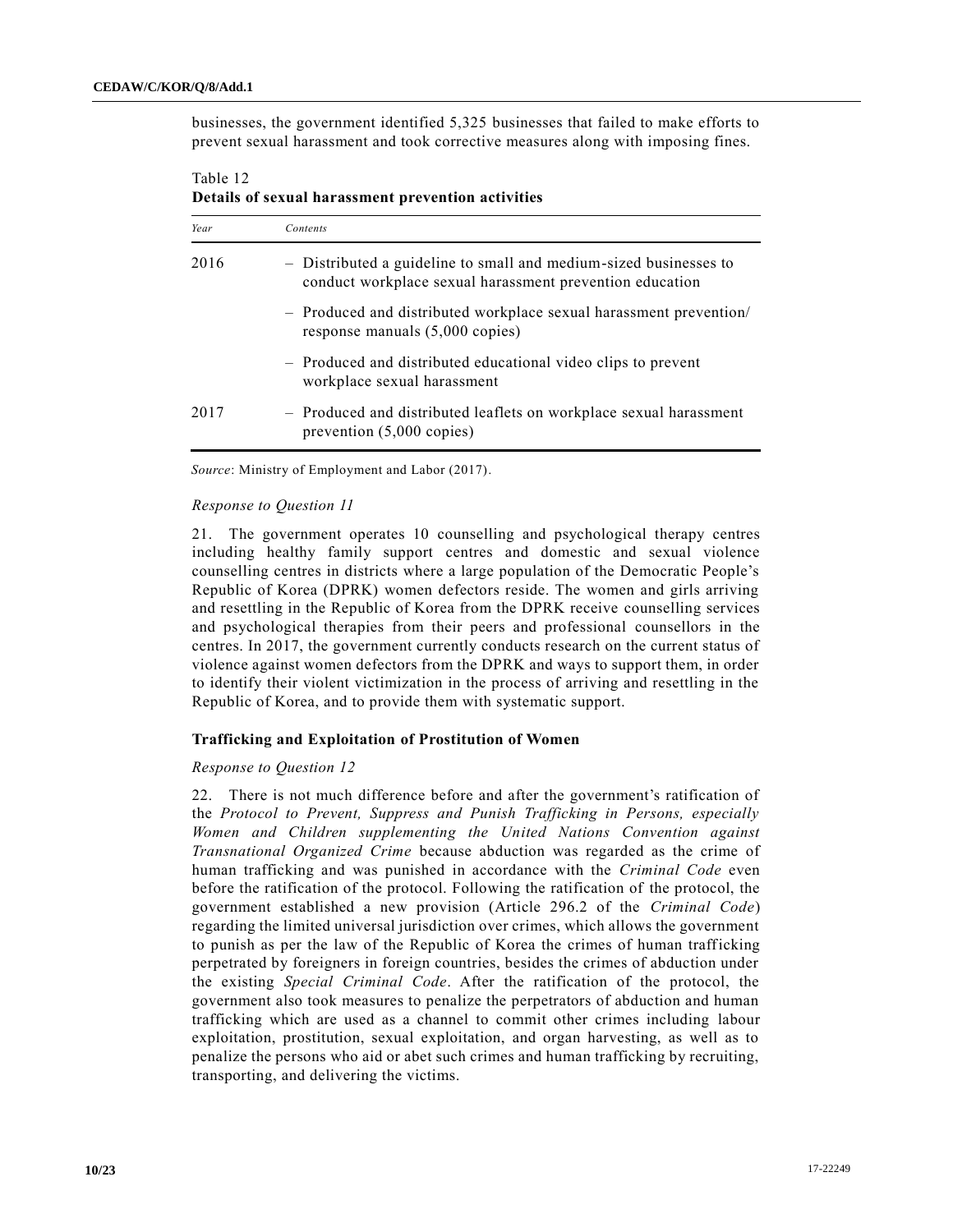| (Unit: persons) |         |                              |            |                |               |  |  |  |  |  |
|-----------------|---------|------------------------------|------------|----------------|---------------|--|--|--|--|--|
| Period          | Receipt | Subject to legal proceedings | Prosecuted | Non-prosecuted | <i>Others</i> |  |  |  |  |  |
| 2013            | 401     | 387                          | 110        | 128            | 149           |  |  |  |  |  |
| 2014            | 507     | 489                          | 145        | 145            | 199           |  |  |  |  |  |
| 2015            | 468     | 487                          | 157        | 150            | 180           |  |  |  |  |  |
| 2016            | 566     | 572                          | 199        | 190            | 183           |  |  |  |  |  |

# Table 13 **Number of cases related to human trafficking crime**<sup>2</sup>

#### Table 14

# **Current status of the first trial rulings on human trafficking cases (Court Administration Office)**<sup>3</sup>

(Unit: persons)

**\_\_\_\_\_\_\_\_\_\_\_\_\_\_\_\_\_\_**

|      |         | Verdict      |                  |                     |                       |                       |                      |                       |       |  |  |
|------|---------|--------------|------------------|---------------------|-----------------------|-----------------------|----------------------|-----------------------|-------|--|--|
| Year | Receipt | <b>Total</b> | Life<br>sentence | Stay of<br>sentence | Suspended<br>sentence | Pecuniary<br>sentence | Deferred<br>sentence | Sentence<br>acquittal | Other |  |  |
| 2006 | 276     | 252          | $\theta$         | 42                  | 118                   | 59                    | I.                   | 1                     | 31    |  |  |
| 2007 | 350     | 336          | $\mathbf{0}$     | 48                  | 128                   | 142                   | 2                    | $\overline{2}$        | 14    |  |  |
| 2008 | 256     | 265          | 1                | 56                  | 120                   | 56                    | 2                    | 5                     | 25    |  |  |
| 2009 | 296     | 275          | $\mathbf{0}$     | 57                  | 112                   | 50                    | 6                    | 6                     | 44    |  |  |
| 2010 | 206     | 242          | $\mathbf{0}$     | 65                  | 77                    | 54                    | 2                    | 10                    | 34    |  |  |
| 2011 | 182     | 178          | $\mathbf{0}$     | 67                  | 67                    | 12                    | 2                    | 6                     | 24    |  |  |
| 2012 | 213     | 205          | $\theta$         | 85                  | 70                    | 6                     | $\theta$             | 3                     | 41    |  |  |
| 2013 | 153     | 176          | $\mathbf{0}$     | 70                  | 66                    | 6                     | л.                   | $\overline{2}$        | 31    |  |  |
| 2014 | 169     | 155          | $\mathbf{0}$     | 68                  | 56                    | $\overline{4}$        | 1                    | $\overline{4}$        | 22    |  |  |
| 2015 | 196     | 179          | $\mathbf{0}$     | 73                  | 66                    | $\overline{4}$        | 3                    | 5                     | 28    |  |  |
| 2016 | 238     | 225          | $\mathbf{0}$     | 101                 | 62                    | $\overline{4}$        |                      | $\overline{4}$        | 53    |  |  |

23. The government has also provided women defectors from the DPRK with training on sexual violence and domestic violence to nurture them as peer counsellors for other women defectors from the DPRK. In 2016, sexual violence prevention training and domestic violence prevention training were offered to 30 women defectors from the DPRK, respectively. Since 2013, the government has operated gender equality and human rights protection training in cooperation with Hanawon and Hana Centres (10 locals), which support defectors from the DPRK in the early

<sup>2</sup> Charges: Criminal Code (Kidnapping for gain, etc.; Trafficking in women and girls; Kidnapping for transportation of him/her out of the country; Kidnapping, abduction, etc. for purpose of indecent acts. etc.; and Trafficking in persons), Act on the Punishment of Acts of Arranging Sexual Traffic (Coercion into sexual trafficking, etc.), Act on the Protection of Children and Juveniles against Sexual Abuse (Acts of coercion, etc. and Trafficking), Act on the Aggravated Punishment, etc. of Specific Crimes (Kidnapping for sexual intercourse, enticement for sexual intercourse, Kidnapping for transportation of him/her out of the country, Enticement for transportation of him/her out of the country, Trafficking in women and girls, Kidnapping for gain, Kidnapping and enticement for gain, etc., Enticement for gain, Kidnapping for indecent acts, and Enticement for indecent acts.

<sup>3</sup> Charges: Criminal Code (abduction, human trafficking) Violation of the Law on Punishment of Prostitution (coercion of prostitution) Act on Protection of Children and Juveniles from Sexual Abuse (act of coercion, prostitution of children/juveniles), Act on Aggravated Punishment, etc. of Specific Crimes (abduction for profit).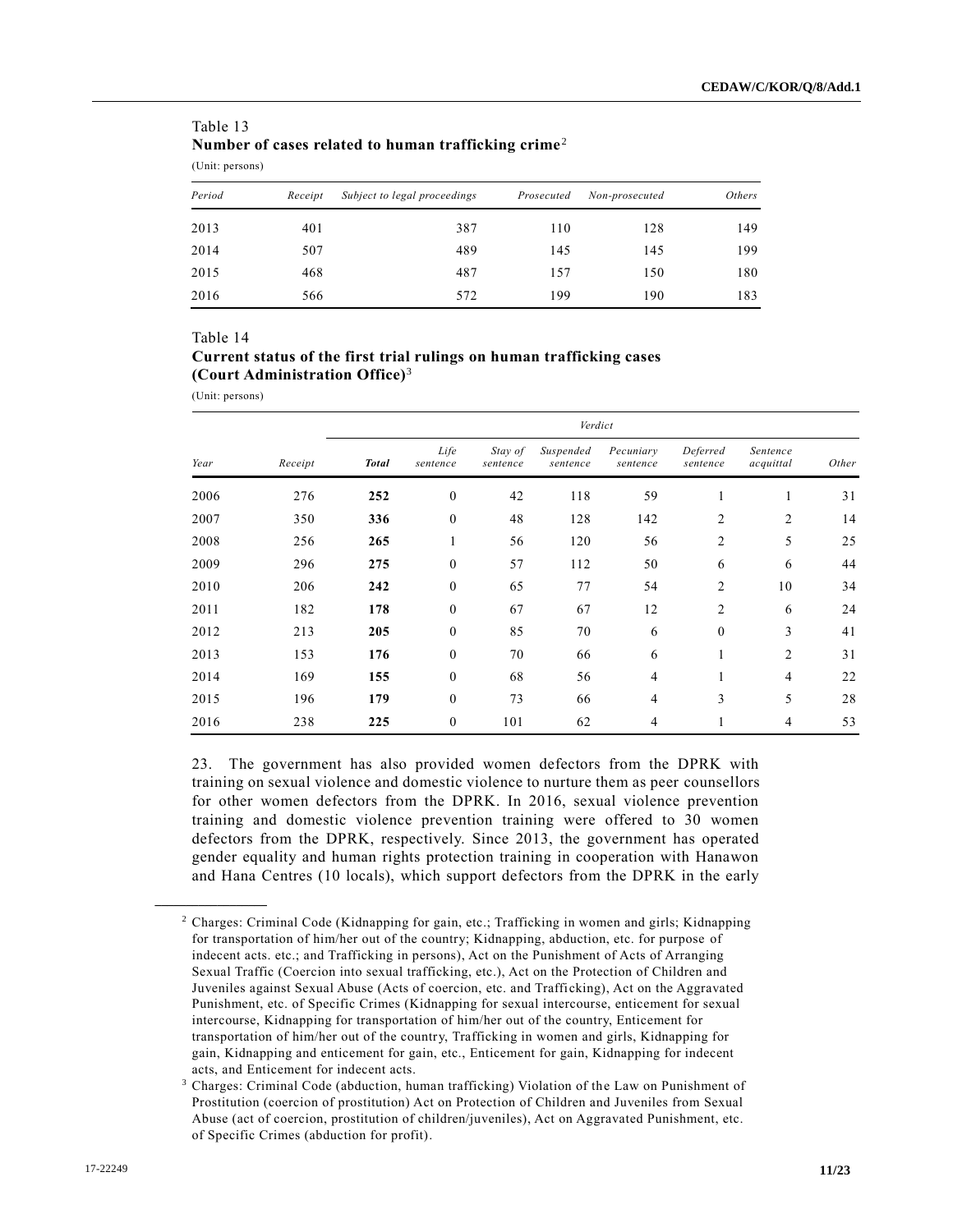phase of their resettlement in the Republic of Korea, under the umbrella of the Ministry of Unification.

24. As most of the women engaging in prostitution remain victims due to their socially and economically vulnerable positions, the government adopted the concept of "victims of prostitution" in the *Act on the Prevention of Commercial Sex Acts and Protection, etc. of Victims*. Under the law, the victims of prostitution are provided with protection and pro bono services such as consultations, residence, medical and legal support, and education including vocational training to facilitate their livelihood after leaving prostitution. Foreign women in prostitution are also provided with free accommodations and meals for 3 months (to be extended if investigation or lawsuit is underway), medical support, legal support, vocational training and employment support as well as translation and other services to help them return to their home countries. In addition, the government operates 96 counselling centres, shelters, and rehabilitation centres for the victims of prostitution.

| Year                                                    | 2013 | 2014           | 2015 | 2016 | 2017 |
|---------------------------------------------------------|------|----------------|------|------|------|
| Total                                                   | 88   | 91             | 91   | 92   | 94   |
| Counselling centres                                     | 26   | 27             | 26   | 27   | 28   |
| Support facilities for adolescents<br>and adult Koreans | 39   | 40             | 40   | 39   | 39   |
| Support facilities for non-Koreans                      |      |                |      |      |      |
| Group homes                                             | 11   | 12             | 12   | 12   | 13   |
| Rehabilitation support centres                          | 9    | 9              | 10   | 11   | 11   |
| Commissioned organizations for<br>alternative education | 2    | $\mathfrak{D}$ | 2    | 2    | 2    |

# Table 15 **Number of support organizations for prostitution victims by year**

*Source*: Brief book of Ministry of Gender Equality and Family (2017).

25. Meanwhile, online consultation, emergency rescue and legal support are available for the juveniles who were exposed to prostitution through chatting applications and internet communication channels. As for the juvenile victims of prostitution, specialized treatment and rehabilitation training are in place along with systematic counselling. Moreover, the government established facilities to support the juvenile victims of prostitution, with 20,072 cases in 2016, and designated two institutions to offer them alternative education.

# Table 16 **Participants in education for adolescent victims of prostitution**

(Unit: persons)

| Year                | 2012         | 2013 | 2014 | 2015 | 2016 |
|---------------------|--------------|------|------|------|------|
| No. of participants | 255<br>ر ر ر | 278  | 355  | 369  | 277  |

*Source*: Brief book of Ministry of Gender Equality and Family (2017).

## **Nationality**

*Response to Question 13*

26. Under the *Nationality Law*, "women" refers to all women in general — Korean women married to foreign men, foreign women married to Korean men, and foreign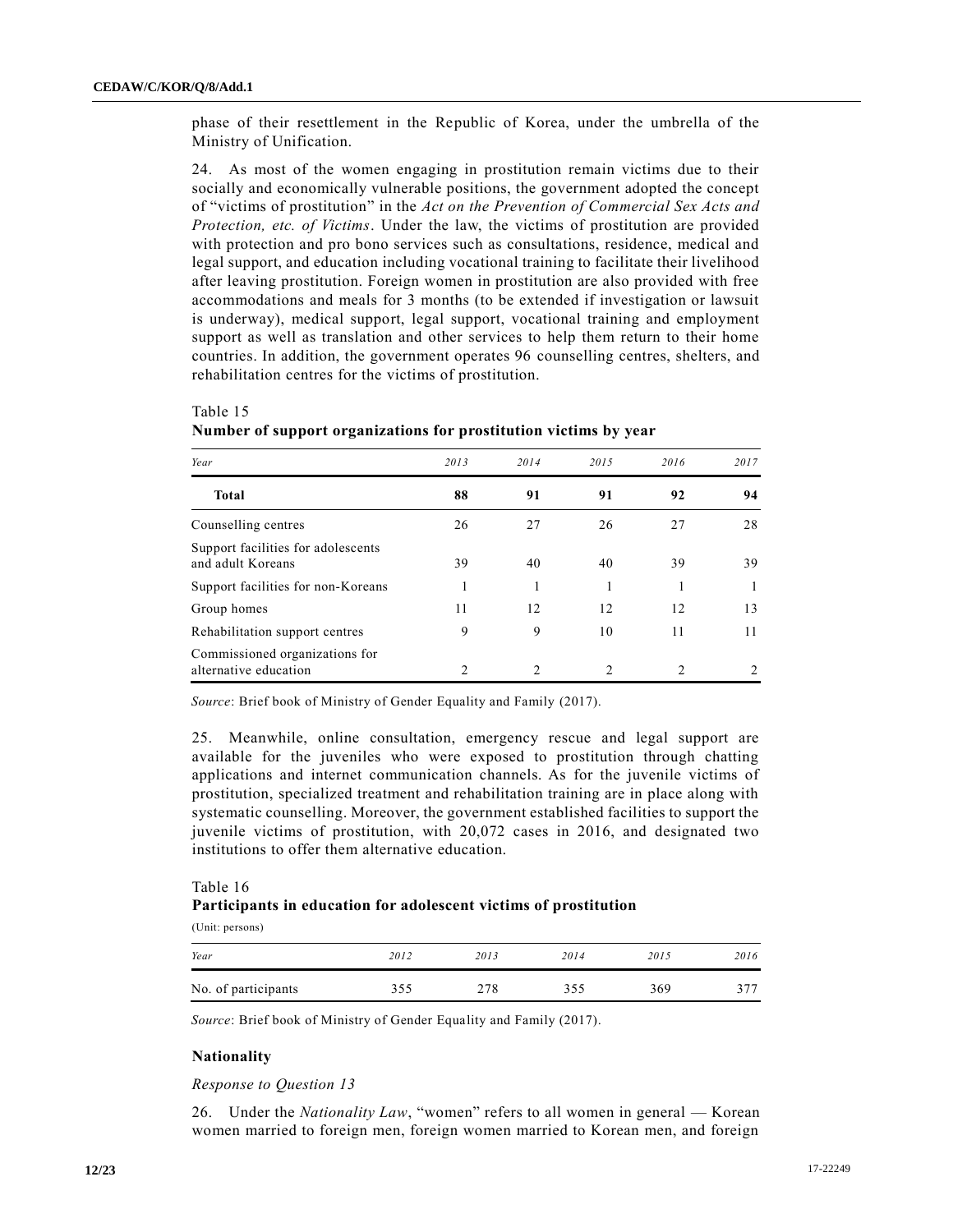women married to foreign men — and there are no discriminatory provisions against women. Up until 1998, children born to Korean women married to foreign men had not been allowed to acquire Korean nationality by birth. However, the amended *Nationality Law* adopted the principle of jus sanguinis to both lines of parents, permitting children born to mothers who are nationals of the Republic of Korean to acquire Korean nationality by birth, regardless of the nationality of their fathers. Up until 1998, foreign women married to Korean men automatically acquired Korean nationality regardless of their intentions, but the amendment to the relevant law allowed them to choose not to acquire Korean nationality. If they wish to acquire it, they can do so by obtaining permission for naturalization from the relevant authorities. Foreign women married to foreign men had not been allowed to independently seek naturalization before 1998. However, the amended law allowed them to independently seek to obtain permission for naturalization.

## **Education**

## *Response to Question 14*

27. The proportion of female engineering students in the total female college student population is constantly on the rise. <sup>4</sup> The government launched an initiative to nurture talented women engineers in 2016, which supports 10 four-year universities with engineering departments and majors (attended by female students) for three years. Major tasks under this project include analysing promising engineering fields for female students and developing specialized inter-disciplinary curricula that are customized to address new challenges in a changing industrial environment.

## Table 17

## **Distribution of male/female students by major**

(Unit: %)

**\_\_\_\_\_\_\_\_\_\_\_\_\_\_\_\_\_\_**

| Year | Gender              | Total                | <b>Humanities</b> | Social<br>sciences | Education | Engineering | Natural<br>science | Medicine | Arts/sports |
|------|---------------------|----------------------|-------------------|--------------------|-----------|-------------|--------------------|----------|-------------|
| 2005 | Total               | 100.0<br>(1859639)   | 13.5              | 28.1               | 4.3       | 27.9        | 12.6               | 3.4      | 10.1        |
|      | Women               | 100.0<br>(1175401)   | 21.0              | 28.1               | 7.0       | 9.7         | 14.9               | 4.8      | 14.4        |
|      | Men                 | 100.0<br>(684 238)   | 9.2               | 28.1               | 2.7       | 38.5        | 11.3               | 2.7      | 7.5         |
|      | Proportion<br>women | 36.8                 | 57.1              | 36.8               | 60.6      | 12.8        | 43.4               | 51.2     | 52.7        |
| 2010 | Total               | 100.0<br>(2 028 841) | 13.2              | 30.3               | 4.2       | 25.9        | 12.0               | 3.9      | 10.5        |
|      | Women               | 100.0<br>(1250655)   | 9.4               | 29.9               | 2.9       | 36.2        | 10.9               | 2.6      | 8.1         |
|      | Men                 | 100.0<br>(778186)    | 19.2              | 30.9               | 6.3       | 9.5         | 13.8               | 5.8      | 14.5        |
|      | Proportion<br>women | 38.4                 | 56.0              | 39.1               | 57.4      | 14.0        | 44.1               | 57.9     | 52.8        |

 $4\ 2005\ (12.8\%) \rightarrow 2010\ (14.0\%) \rightarrow 2013\ (15.4\%).$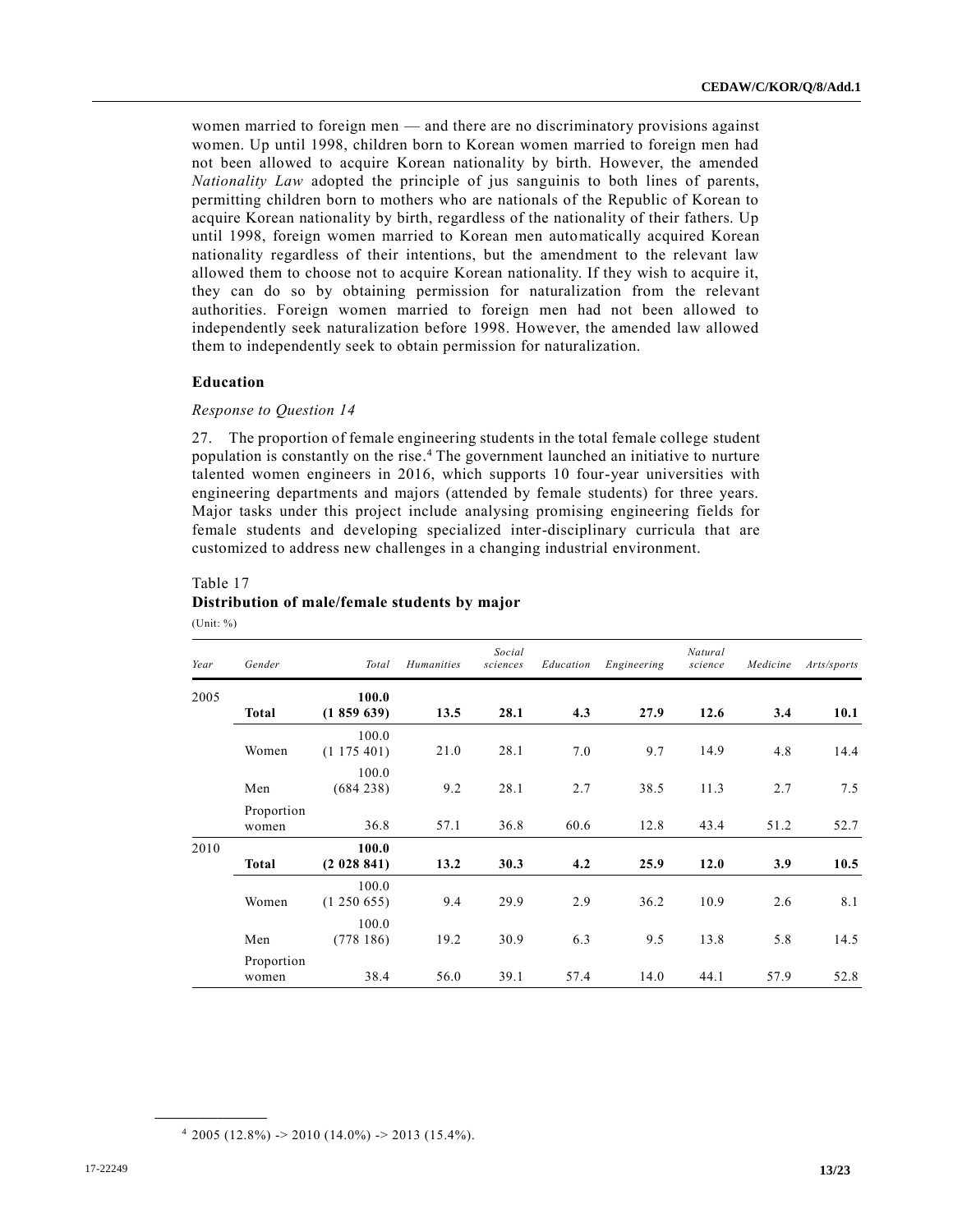| Year | Gender              | Total                    | <b>Humanities</b> | Social<br>sciences | Education | Engineering | Natural<br>science | Medicine | Arts/sports |
|------|---------------------|--------------------------|-------------------|--------------------|-----------|-------------|--------------------|----------|-------------|
| 2013 | <b>Total</b>        | 100.0<br>(2120296)       | 12.9              | 29.4               | 4.1       | 26.0        | 12.2               | 4.9      | 10.6        |
|      | Women               | 100.0<br>(1284593)       | 9.5               | 28.9               | 2.9       | 36.3        | 11.2               | 3.1      | 8.1         |
|      | Men                 | 100.0<br>(835 703)       | 18.0              | 30.1               | 5.9       | 10.2        | 13.7               | 7.6      | 14.5        |
|      | Proportion<br>women | 39.4                     | 55.2              | 40.4               | 57.3      | 15.4        | 44.3               | 61.6     | 53.8        |
| 2014 | Total               | 100.0<br>(2130046)       | 12.7              | 28.9               | 4.1       | 26.3        | 12.1               | 5.2      | 10.6        |
|      | Women               | 100.0<br>(846 842)       | 17.6              | 29.8               | 5.9       | 10.7        | 13.5               | 8.2      | 14.4        |
|      | Men                 | 100.0<br>(1283204)       | 9.5               | 28.4               | 2.9       | 36.6        | 11.2               | 3.3      | 8.1         |
|      | Proportion<br>women | 39.8                     | 54.9              | 40.9               | 57.7      | 16.1        | 44.2               | 61.8     | 54.0        |
| 2015 | Total               | 100.0<br>$(2\ 113\ 293)$ | 12.5              | 28.6               | 4.1       | 26.6        | 12.1               | 5.6      | 10.6        |
|      | Women               | 100.0<br>(848423)        | 17.1              | 29.6               | 5.9       | 11.3        | 13.3               | 8.6      | 14.3        |
|      | Men                 | 100.0<br>(1264870)       | 9.5               | 27.8               | 2.8       | 36.9        | 11.3               | 3.6      | 8.1         |
|      | Proportion<br>women | 40.1                     | 54.7              | 41.7               | 58.4      | 17.0        | 44.1               | 61.6     | 54.2        |
| 2016 | <b>Total</b>        | 100.0<br>(2084807)       | 12.3              | 28.2               | 4.1       | 26.9        | 12.0               | 5.9      | 10.6        |
|      | Women               | 100.0<br>(846344)        | 16.6              | 29.6               | 6.0       | 11.7        | 13.0               | 8.9      | 14.2        |
|      | Men                 | 100.0<br>(1238463)       | 9.4               | 27.3               | $2.8\,$   | 37.3        | 11.2               | 3.8      | 8.1         |
|      | Proportion<br>women | 40.6                     | 54.8              | 42.5               | 59.3      | 17.6        | 44.2               | 61.3     | 54.5        |
| 2017 | <b>Total</b>        | 100.0<br>(2 050 619)     | $12.0$            | 27.8               | 4.1       | 27.6        | 11.8               | 6.1      | 10.6        |
|      | Women               | 100.0<br>(839929)        | 16.2              | 29.4               | 5.9       | 12.4        | 12.8               | 9.1      | 14.1        |
|      | Men                 | 100.0<br>(1210690)       | 9.1               | 26.7               | $2.8\,$   | 38.1        | 11.1               | 4.1      | $8.1\,$     |
|      | Proportion<br>women | 41.0                     | 55.3              | 43.4               | 59.4      | 18.4        | 44.3               | 60.9     | 54.7        |

*Source*: Ministry of Education (2017).

*Note*: The second line in table (year: 2005) indicates correction of errors in the quoted statistics Table 30 in Annex II of the 8TH Report.

28. In addition, the government runs a program called K-Girls' Day to provide schoolgirls with opportunities to experience industrial technology to increase their entry into natural science and engineering in college. In 2017, the 4th K-Girls' Day drew 2,106 people.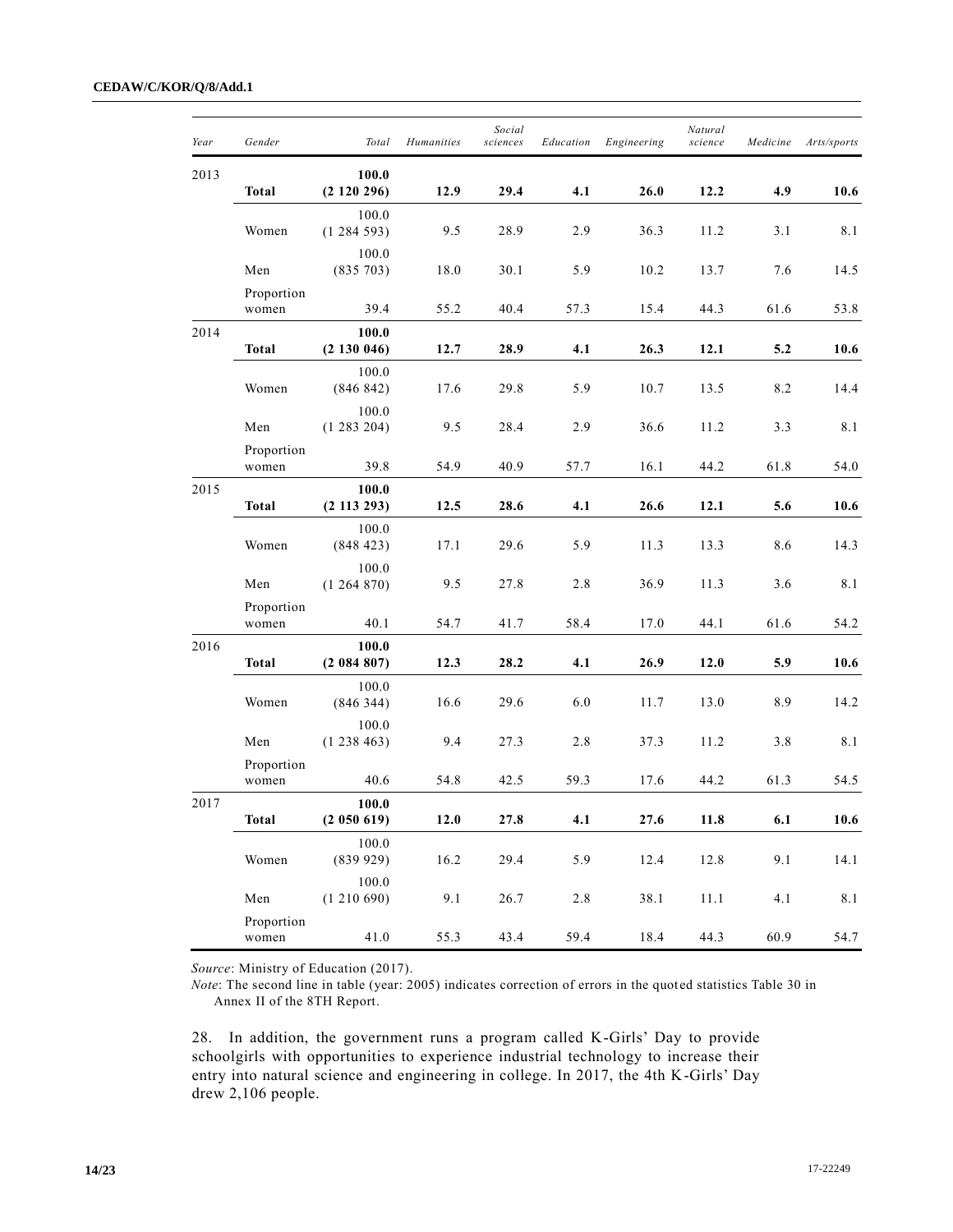| Participation in the K-Girls' Day |      |      |       |         |         |  |  |  |  |  |  |
|-----------------------------------|------|------|-------|---------|---------|--|--|--|--|--|--|
| Type                              | 2014 | 2015 | 2016  | 2017    | Total   |  |  |  |  |  |  |
| Number of Programs                | 95   | 109  | 120   | 124     | 448     |  |  |  |  |  |  |
| Number of Participants            | 1876 | 1852 | 2.267 | 2 1 0 6 | 8 1 0 1 |  |  |  |  |  |  |

# Table 18 **Participation in the K-Girls' Day**

*Source*: Ministry of Trade, Industry and Energy (2017).

## *Response to Question 15*

29. The National Guideline on Sex Education aims to cultivate healthy sexual values and attitudes, foster a sense of responsibility among students and inform them about the importance of life. This national standard is composed of six main topics (human development, human relationship, coping skills, sexual behaviour, sexual health, and society and culture), providing credible knowledge and information on sex, sexual health, prevention of early pregnancies among juveniles, sexually responsible behaviour, sexual values and sexual norms in accordance with the agespecific developmental stage of children and juveniles. Education on the human rights of sexual minorities is provided through related school subjects (morals, public health, social studies, life and ethics.) In 2016, the government conducted research projects to supplement sexual education materials of schools. In October 2017, the Ministry of Education and Ministry of Gender Equality and Family jointly created a public-private consultative body to collect opinions from various members of society including citizens, and will continue to have discussion on the guideline for sex education at school. The government is also sponsoring a pilot education project on sexual human rights, targeting elementary, middle and high school students of all ages to make violence prevention education more effective and to prevent sexual violence at schools.

## **Employment**

## *Response to Question 16*

30. The employment rate (among population aged 15–64) was 75.8% for men and 56.2% for women in 2016, while the ratio of irregular women workers was 39.9% in 2014. The government plans to adopt an annual strategic plan for employment status conversion affecting 853 institutions based on the experience of the irregular employees so that the employees engaged in ordinary, constant and continuous but irregular jobs will be given regular employment status, if possible. The government also plans to distribute information about a standard wage level guideline on major job categories including cleaning and facility management among public organizations, in connection with the spirit of equal pay for work of equal value.

# Table 19 **Proportion of irregular workers among salaried workers**

(Unit: %)

|                    | 2014  |      |       | 2015  |      |       | 2016  |      |       |
|--------------------|-------|------|-------|-------|------|-------|-------|------|-------|
| Year               | Total | Men  | Women | Total | Men  | Women | Total | Men  | Women |
| Irregular workers  | 32.4  | 26.6 | 39.9  | 32.5  | 26.5 | 40.2  | 32.8  | 26.4 | 41.1  |
| Fixed-term workers | 14.6  | 12.6 | 17.3  | 14.8  | 12.6 | 17.7  | 14.9  | 12.4 | 18.1  |
| Part-time workers  | 10.8  | 5.5  | 177   | 11.6  | 6.3  | 18.4  | 12.6  | 6.5  | 20.6  |

*Source*: Statistics Korea (2017).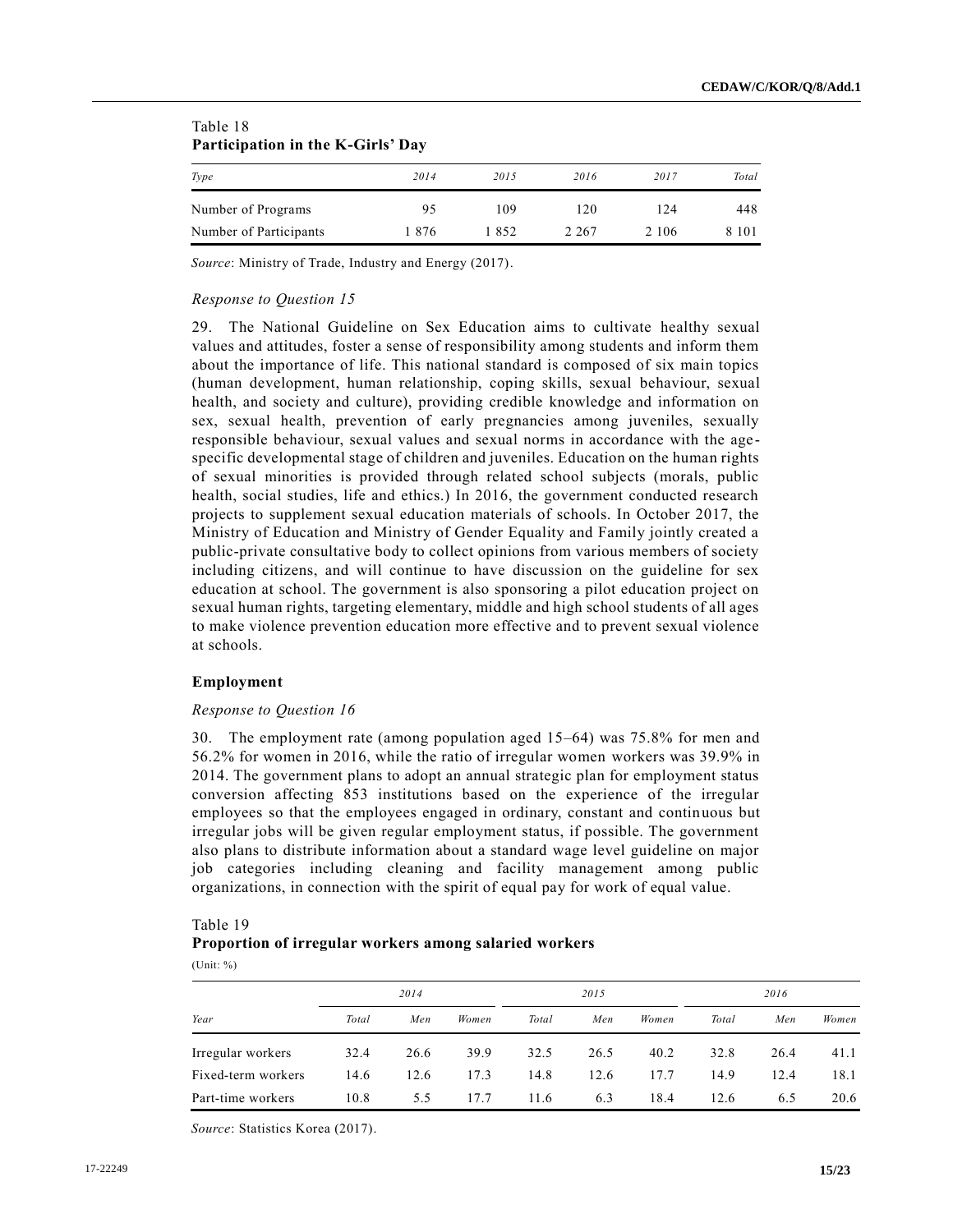# Table 20

**Women's economic participation**

(Unit: Thousand persons, %)

|                                   | 2014    |         |         | 2015    |         |        | 2016    |         |        |
|-----------------------------------|---------|---------|---------|---------|---------|--------|---------|---------|--------|
| Type                              | Total   | Men     | Women   | Total   | Men     | Women  | Total   | Men     | Women  |
| Population aged 15<br>or older    | 42 5 13 | 20 79 5 | 21 7 18 | 43 017  | 21 062  | 21 956 | 43 416  | 21 282  | 22 134 |
| Economically<br>active population | 26 53 6 | 15 387  | 11 149  | 26 913  | 15 5 43 | 11 370 | 27 247  | 15 7 18 | 11 529 |
| Economic<br>participation rate    | 62.4    | 74.0    | 51.3    | 62.6    | 73.8    | 51.8   | 62.8    | 73.9    | 52.1   |
| Employed                          | 25 599  | 14839   | 10 761  | 25 9 36 | 14 971  | 10 965 | 26 235  | 15 122  | 11 114 |
| Unemployed                        | 937     | 548     | 389     | 976     | 572     | 405    | 1 0 1 2 | 596     | 416    |
| Unemployment rate                 | 3.5     | 3.6     | 3.5     | 3.6     | 3.7     | 3.6    | 3.7     | 3.8     | 3.6    |
| Employment rate                   | 60.2    | 71.4    | 49.5    | 60.3    | 71.1    | 49.9   | 59.5    | 70.8    | 48.8   |

*Source*: Korea National Statistics Office, Survey on Economically Active Population.

31. In case a company violates the equal pay for work of equal value princ iple, the employee can file a petition to the Ministry of Employment and Labor, which will then investigate the case and require the company to take corrective actions if found to have violated the law. In case the company disobeys the order for corrective measures, it shall be referred to legal proceedings. The pay gap is caused by many factors such as gender discrimination in employment process and occupational job segregation by gender. In 2016, the Ministry of Employment and Labor looked into 10 cases that violated the equal pay for work of equal value principle under the *Equal Employment Act*. Meanwhile, the 6th Framework Plan for Equal Employment (2018– 2022) will include measures to bridge the gender wage gap. Furthermore, a comprehensive research project will be sponsored by the government with the purpose of addressing the indicator management issue concerning Korea's gender wage gap situation. Also, the 2018 Gender Equal Wage Manual, containing the latest information, will be completed and distributed among the employers.

## *Response to Question 17*

32. The government adopted affirmative action (AA) measures for large private companies with 500 employees or more and all public organizations in 2006. As a result, the ratio of women managers in the private sector increased from 20.77% in 2015 to 21.16% in 2016.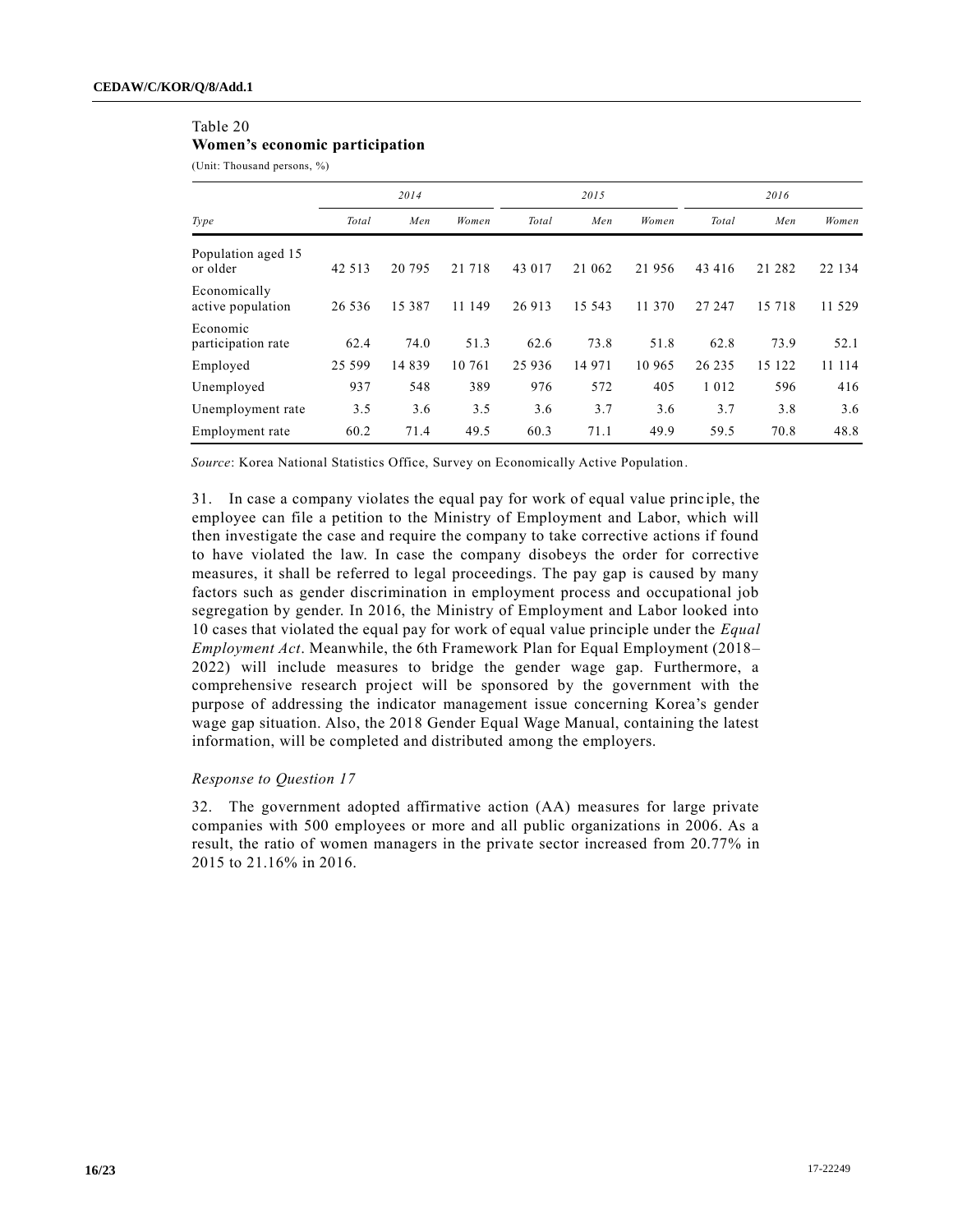# Table 21 **Proportion of female professionals and female workers in managerial positions**

(Unit: Thousand persons, %)

|                                                                     | 2013    | 2014   | 2015    | 2016    |
|---------------------------------------------------------------------|---------|--------|---------|---------|
| Female workers                                                      | 10494   | 10.761 | 10 965  | 11 114  |
| Female professionals and female workers in<br>managerial positions1 | 2 3 4 8 | 2453   | 2 5 4 2 | 2 5 8 7 |
| Proportion                                                          | 22.4    | 22.8   | 23.2    | 23.3    |

*Source*: The Economically Active Population Survey, Statistics Korea.

*Note*: 1) Female workers classified as administrators or professionals according to the categories of profession based on the Korean Standard Classification of Occupations

2) Proportion of female professionals and female workers in managerial positions  $(\% )$  = (No. of female professionals and female workers in managerial positions/No. of female workers)  $\times$  100%.

33. It was identified that irregular employment status for women engaged in low quality jobs was caused mainly by their career interruption (the M-curve phenomenon<sup>5</sup>) due to pregnancy and childcare. In this regard, the government encourages companies to adopt a more flexible working hour system and supports career-interrupted women to be re-employed with a decent job through employment support agencies and Sae-il Centre, a nation-wide network dedicated to women's re-employment under the supervision of the Ministry of Gender Equality and Family.

## Table 22

**\_\_\_\_\_\_\_\_\_\_\_\_\_\_\_\_\_\_**

## **Outcomes of support for the employment of women with interrupted careers** (Unit: Persons, %)

| Program             | Year | No. of<br>participants | No. of those who<br>completed the programme | No. of those employed<br>after the programme | <i>Employment rate</i> |
|---------------------|------|------------------------|---------------------------------------------|----------------------------------------------|------------------------|
| Vocational training | 2013 | 15 145                 | 14 04 1                                     | 8089                                         | 57.6                   |
|                     | 2014 | 15 094                 | 14 124                                      | 8 5 9 9                                      | 60.9                   |
|                     | 2015 | 16 689                 | 15 5 9 6                                    | 10 537                                       | 67.6                   |
|                     | 2016 | 14 066                 | 13 232                                      | 9.721                                        | 73.5                   |
| Sae-il internship   | 2013 | 6 1 4 6                | 5 3 6 3                                     | 5 1 8 9                                      | 96.8                   |
|                     | 2014 | 6 0 8 3                | 3 8 2 5                                     | 3 5 5 6                                      | 93.0                   |
|                     | 2015 | 6959                   | 5 6 1 3                                     | 5 3 1 1                                      | 94.6                   |
|                     | 2016 | 6 5 7 9                | 5 3 9 7                                     | 5 1 5 4                                      | 95.5                   |

*Source*: The 2016 Statistics on the Results of Sae-il Centres, Ministry of Gender Equality and Family; The 2014 Employment Insurance White Paper, Ministry of Employment and Labor.

34. Eight professional career-oriented women's re-employment centres (Sae-il Centre) are also in operation, which focus on supporting the re-employment of highly educated or highly experienced women. In addition, the state-run Academy for Promising Women provides highly educated women with capability improvement training to help them grow as leaders of the organizations they belong to; a total of 23,276 women received training from 2013 through 2016. The government also plans to offer an integrated employment support service by analysing women's career

 $<sup>5</sup>$  M-curve phenomenon: Describes women's career interruption phenomenon, which the graphic</sup> type of female labour force participation by age group looked like an M as women in their 30s and 40s leave labour force and re-enter it.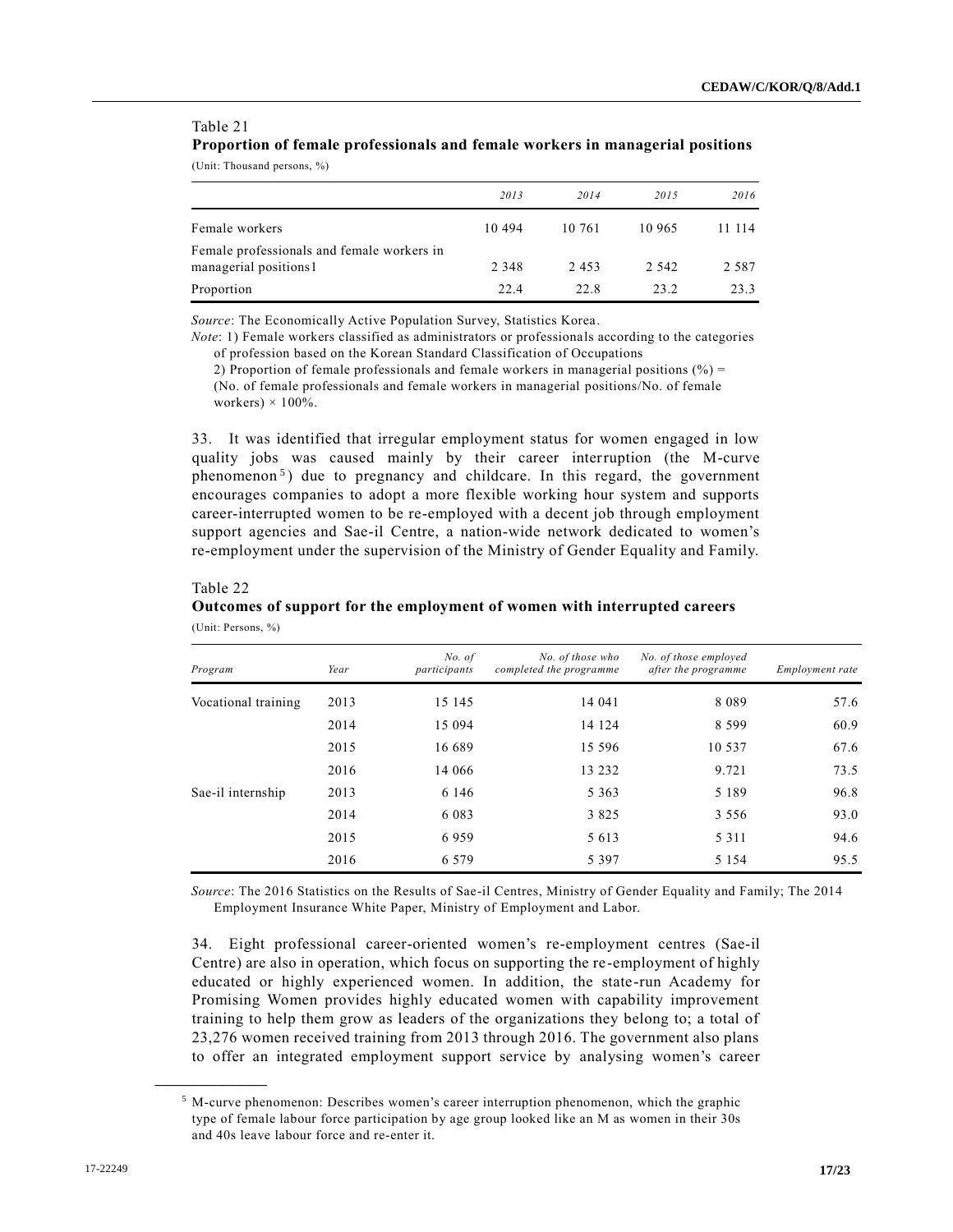interruption phenomenon and their desire for employment, establishing individual life cycle-based career development plans and providing customized re-employment support for women. Since 2015, the women's re-employment centre has achieved the following outcome.

## Table 23 **Employment records by the women's re-employment centre (Sae-il Centre) General overview**

(Unit: case, %)

|                 |                                        |                       |              |                                            |                                                             | No. of the employed/star-up owners             |                                                             |                      |
|-----------------|----------------------------------------|-----------------------|--------------|--------------------------------------------|-------------------------------------------------------------|------------------------------------------------|-------------------------------------------------------------|----------------------|
| Year            | $No. of job-$<br>offering<br>employers | No. of job<br>seekers | <b>Total</b> | Under<br>indefinite-term<br>labor contract | Under<br>indefinite-term<br>labor contract<br>$(part-time)$ | Under<br>indefinite-<br>term labor<br>contract | Under<br>indefinite-term<br>labor contract<br>$(part-time)$ | Start-up             |
| 2015            | 358 279                                | 283 119               | 140 040      | 80 254<br>$(57.3\%)$                       | 14 698<br>$(10.5\%)$                                        | 28 8 20<br>$(20.6\%)$                          | 14 9 9 6<br>$(10.7\%)$                                      | 1 2 7 2<br>$(0.9\%)$ |
| 2016            | 420 191                                | 388 390               | 153 797      | 89 492<br>$(58.2\%)$                       | 17980<br>$(11.7\%)$                                         | 29 043<br>$(18.9\%)$                           | 16 050<br>$(10.4\%)$                                        | 1 2 3 2<br>$(0.8\%)$ |
| As of June 2017 | 242 016                                | 244 801               | 88 783       | 49 29 6<br>$(55.5\%)$                      | 11 584<br>$(13.0\%)$                                        | 17 756<br>$(20.0\%)$                           | 9674<br>$(10.9\%)$                                          | 473<br>$(0.5\%)$     |

*Source*: Ministry of Gender Equality and Family (2017).

## **Analysis by occupation**

| Year                             | 2015       | 2016       | As of June 2017 |
|----------------------------------|------------|------------|-----------------|
| Clerical/accounting              | 31 410     | 30 596     | 16 197          |
|                                  | $(22.4\%)$ | $(19.9\%)$ | $(18.2\%)$      |
| Construction/machinery           | 4669       | 5 5 9 5    | 3 3 6 3         |
|                                  | $(3.3\%)$  | $(3.6\%)$  | $(3.8\%)$       |
| Sales/distribution               | 7472       | 7812       | 3 5 1 2         |
|                                  | $(5.3\%)$  | $(5.1\%)$  | $(4.0\%)$       |
| Education/research               | 10 663     | 10 290     | 5 3 6 2         |
|                                  | $(7.6\%)$  | $(6.7\%)$  | $(6.0\%)$       |
| Hairdressing/accommodation/food  | 16 540     | 18 442     | 10 390          |
|                                  | $(11.8\%)$ | $(12.0\%)$ | $(11.7\%)$      |
| Electricity/electronics          | 4878       | 5 3 8 2    | 3 3 8 1         |
|                                  | $(3.5\%)$  | $(3.5\%)$  | $(3.8\%)$       |
| Health/medical care              | 18 472     | 22 117     | 13 361          |
|                                  | $(13.2\%)$ | $(14.4\%)$ | $(15.0\%)$      |
| Service including security guard | 11 106     | 13 172     | 9 2 4 6         |
|                                  | $(7.9\%)$  | $(8.6\%)$  | $(10.4\%)$      |
| Social welfare                   | 15 142     | 15 5 11    | 10 194          |
|                                  | $(10.8\%)$ | $(10.1\%)$ | $(11.5\%)$      |
| Others                           | 19688      | 24 880     | 13 777          |
|                                  | $(14.1\%)$ | $(16.2\%)$ | $(15.5\%)$      |
| <b>Total</b>                     | 140 040    | 153 797    | 88 783          |

*Source*: Ministry of Gender Equality and Family (2017).

35. In cooperation with the employment support centre at the Korea Hana Foundation and 23 Hana Centres across the country, the government offers employment support to women defectors from the DPRK by providing job seeker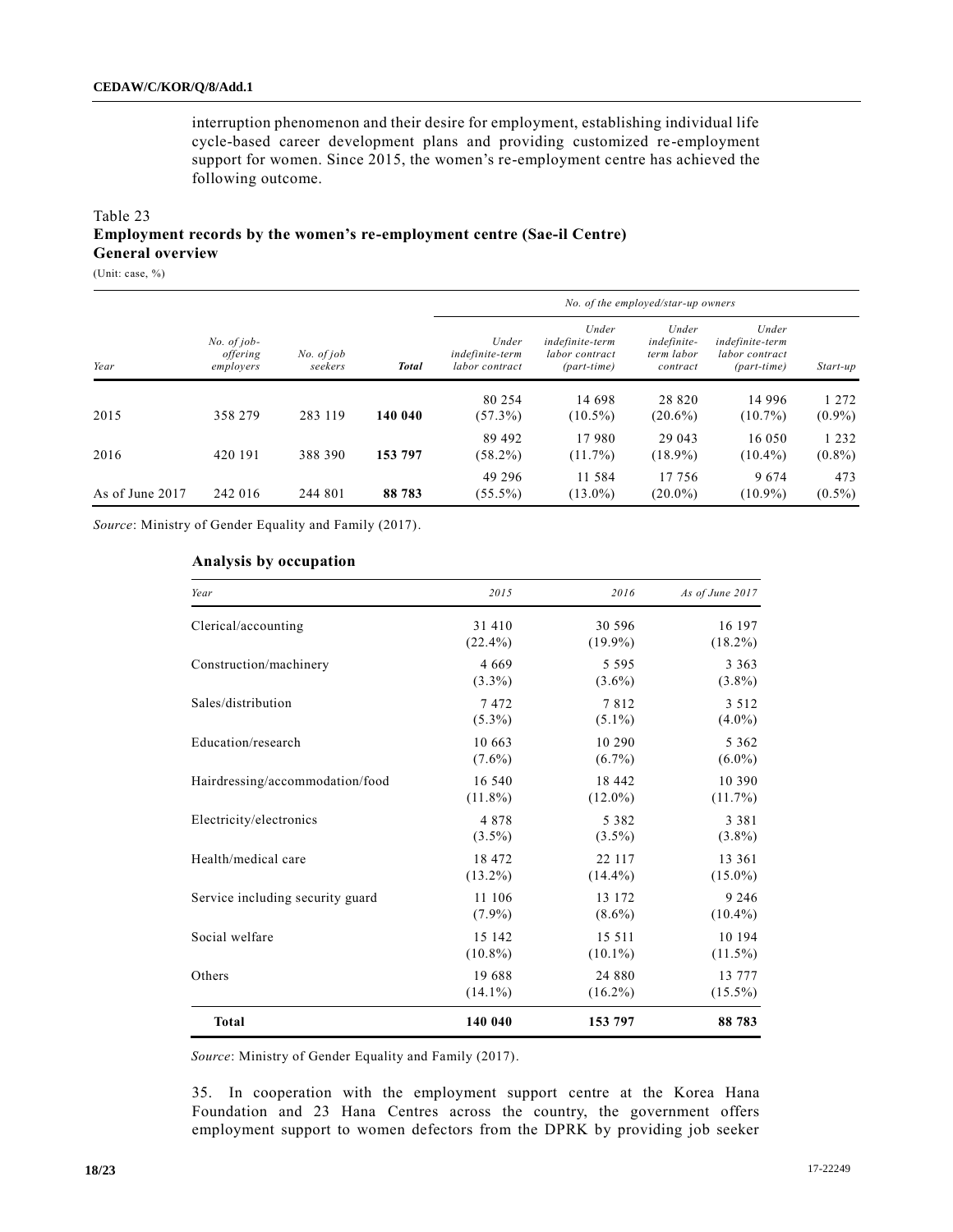registration, employment counselling, job placement, accompanied job interview and post-employment support. In 2016, a total of 4,236 women defectors (annual accumulation) from the DPRK underwent job capability reinforcement training from support agencies like the Good Mom Centre. The government currently operates 9 self-support projects for defectors from the DPRK, along with specialized projects targeting professional career tracks (accounting, caregiving, and apparel reforming), online learning platform, and employment voucher programs to improve the employability of women defectors from the DPRK.

| Year | Economic activity<br>participation rate | Employment rate<br>among job seekers | Employment rate<br>among working age<br>population | Unemployment rate |
|------|-----------------------------------------|--------------------------------------|----------------------------------------------------|-------------------|
| 2016 | 53.5%                                   | 94.5%                                | 50.5%                                              | 5.5%              |

# Table 24 **Economic activities indicators of women defectors from the DPRK**

## *Response to Question 18*

36. Workplace day-care facilities provided by private companies are available for both regular and irregular employees. Single parents with employment insurance can take up to one year of childcare leave if their child is at or below the age of 8. In this case, 80% (up to KRW 1.5 million (USD 1,379) per person) of one's regular pre-leave wage is paid for the first three months, and 40% (up to KRW 1 million (USD 921) per person) of the regular pre-leave wage is paid for the remaining nine months during the one-year childcare leave period. In order to encourage employers to more actively sponsor their employees' childcare leave, the government has increased its monthly subsidy up to KRW 300,000 (USD 276) per person for the employers entitled to high priority public support in January 2017. The government has also strengthened its supervision on the maternity protection system, conducting labour supervision activities by taking advantage of a combined set of public information including health insurance records. In addition, the government vigorously conducts campaigns to raise awareness of the Maternity Protection Alarm Service among employees and employers and designate a period for intensive filing of equal employment-related issues.

#### Table 25

**\_\_\_\_\_\_\_\_\_\_\_\_\_\_\_\_\_\_**

## **Financial support for substitute workers for maternity/parental leave** (Unit: persons, million won)

| Year                                          | 2013    | 2014    | 2015   | 2016    |
|-----------------------------------------------|---------|---------|--------|---------|
| Number of participants                        | 3 7 2 2 | 5 0 3 9 | 6.602  | 7 1 3 3 |
| Number of participants, including duplication | 3 7 9 8 | 5 2 0 9 | 6893   | 7 5 6 6 |
| Amount                                        | 9 2 2 5 | 13.627  | 25 360 | 31 529  |

*Source*: Ministry of Employment and Labor.

37. A sufficient number of childcare facilities and kindergartens are provided for families with infants and children aged up to  $5<sub>1</sub>$ <sup>6</sup> and the childcare infrastructure preferred by parents such as the national, public and workplace childcare facilities are continuously being expanded. The government operates day-care centres that offer extended hours of childcare services (extension of childcare hours, holiday childcare, 24-hour-a-day childcare) to serve double income families and other low

<sup>6</sup> Ratio of filling the maximum capacity at childcare facilities 2016: 82.1%.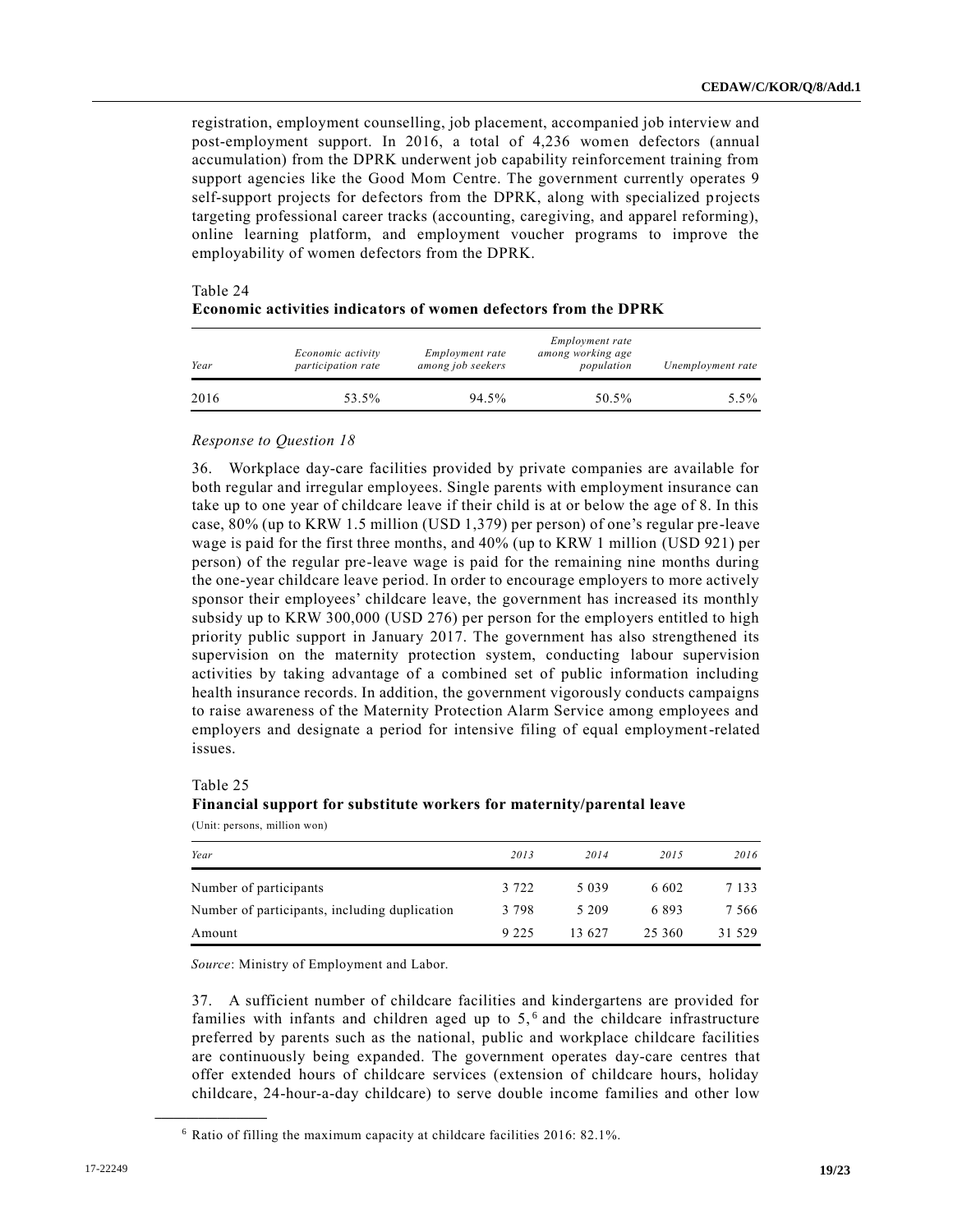income, disadvantaged families. The government is also committed to expanding public childcare facilities and kindergartens as well as workplace day-care facilities.<sup>7</sup> Information about such diverse childcare services is easily accessible and available on the website called *iSarang*, the government portal providing various information on childcare services.

# Table 26

## **Number of beneficiaries of subsidies for childcare and child education** (Unit: persons)

| Year                           | 2013    | 2014    | 2015    | 2016    |
|--------------------------------|---------|---------|---------|---------|
| Total                          | 182 134 | 181 065 | 171 340 | 96 930  |
| Childcare benefits             | 73 020  | 70 987  | 67 872  | 63 750  |
| Additional childcare benefits  | 2 3 2 3 | 2487    | 2451    | 2 3 8 9 |
| Subsidies for stationary items | 106 511 | 107 260 | 100 700 | 30 524  |
| Livelihood benefits            | 280     | 331     | 317     | 267     |

*Source*: The Annual Report on Policies for Women, Ministry of Gender Equality and Family.

38. Meanwhile, low-income and single parent families (below 52% of the standard median income) are provided with childcare allowance, stationeries expense support, and livelihood subsidy.

# Table 27 **Details of subsidies for low-income, single parent families (2017)**

| Subsidy                                                         | Eligibility conditions                                                                                                                                                                                                                                                                                                                         | Details                                                            |
|-----------------------------------------------------------------|------------------------------------------------------------------------------------------------------------------------------------------------------------------------------------------------------------------------------------------------------------------------------------------------------------------------------------------------|--------------------------------------------------------------------|
| Childcare allowance                                             | Low-income, single parent families with children<br>below age 13                                                                                                                                                                                                                                                                               | KRW 120,000<br>(USD 110.45)<br>per child per month                 |
| Additional childcare allowance                                  | Low-income, grandparent-headed families and<br>unmarried single parent (at or over age $25^*$ )<br>families with children at or below age 5<br>* Excludes unmarried single parents at or below<br>age 24, because they refer to the juvenile single<br>parents, who receive monthly childcare allowance<br>of KRW 170,000 (USD 156) per month. | KRW 50,000<br>(USD 46) per child<br>at or below age 5<br>per month |
| Stationeries expense support for<br>middle/high school students | Low-income, single parent families with middle<br>school or high school students                                                                                                                                                                                                                                                               | KRW 54,100<br>$(USD 50)$ per child<br>per year                     |
| Living expense (livelihood subsidy)                             | Low-income, single parent households that are<br>admitted to the welfare facilities dedicated to<br>single parent families                                                                                                                                                                                                                     | KRW 50,000<br>(USD 46) per household<br>per month                  |

*Source*: Ministry of Gender Equality and Family.

## *Response to Question 19*

**\_\_\_\_\_\_\_\_\_\_\_\_\_\_\_\_\_\_**

39. The government continuously conducts education and campaigns to prevent unwanted pregnancies and induced abortions. Efforts are made to expand the

<sup>7</sup> Number of public childcare facilities: 2,034 in 2010 to 2,859 in 2016. Number of public kindergartens: 4,501 in 2010 childcare facilities. Number of workplace day-care facilities: 401 in 2010 care facilities.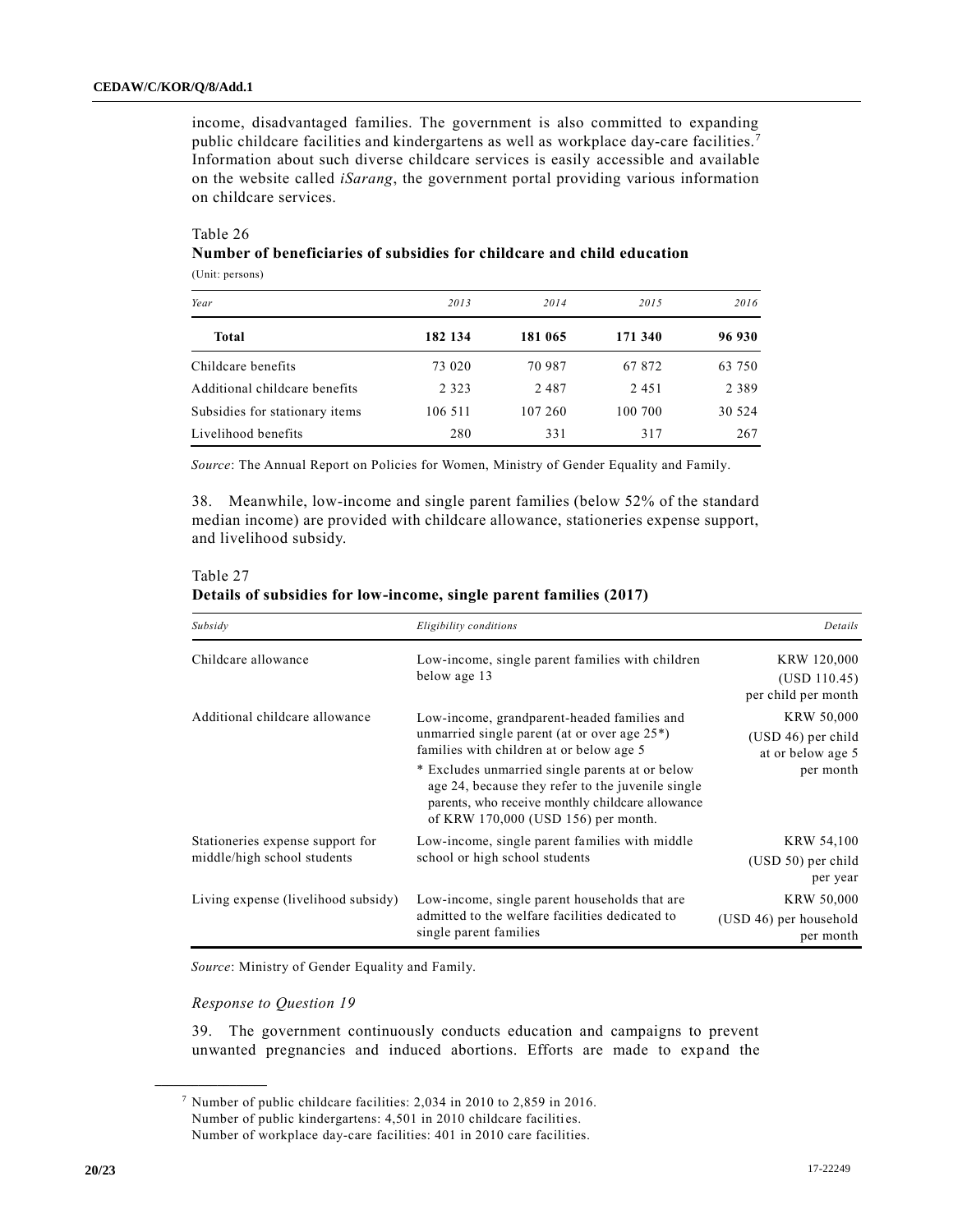government support for promoting maternity health related to pregnancy and childbirth and to alleviate the burden of related medical expenses by covering more of such expense items under the National Health Insurance Scheme. If a pregnant woman has one of the following reasons to undergo an induced abortion as described in the *Mother and Child Health Act*,<sup>8</sup> she is entitled to receive a safe abortion procedure at a medical institution under the National Health Insurance Scheme. Meanwhile, there are various opinions in the Republic of Korea over all different types of abortions, regarding the right to self-determination and the fetal right to life. The government will continue to deliberate on the issue with a view to finding a more reasonable solution suited for the changing social environment of Korea. In order to alleviate the burden of medical expense during pregnancy and childbirth, the government provides pregnant women with a debit card named Happy People Card to support their health management expense before and after the childbirth, within the scope covered by the National Health Insurance. The government is also in the process of expanding the coverage of the National Health Insurance to include critical medical expenses, such as medical examination expense before delivery, for pregnant women at high risk. In addition, the government operates a specialized counselling centre called Mother Safe Korea that offers free of charge counselling services to pregnant women, including the information about possible adverse effects related to the administration of ordinary medicine such as flu medicine and contraceptive pills as well as about the safe use of medicine. Nine integrated treatment centres are also in operation to protect the health of high-risk pregnant women.

## *Response to Question 20*

**\_\_\_\_\_\_\_\_\_\_\_\_\_\_\_\_\_\_**

40. The government established the 4th Five-Year Framework Plan to Cultivate Female Farmers (2016–2020), which includes gender equality policies that establish a system to recognize women as a co-owner of their farms with their husbands, expand female farmers' subscription to the National Pension scheme, and improve the vocational capabilities of female farmers. As for the fisheries industry characterized with low participation from women, the Korea Maritime Institute sponsors a research project to develop a policy paradigm aimed at improving women's participation and empowerment in the fisheries industry (May–December 2017). Based on the outcome of this study, the government will amend and improve relevant laws and systems. After July 2018 when the amended *Fisheries Cooperatives Act* is to take effect, the

<sup>8</sup> Mother and Child Health Act Article 14 Limited Permission for Induced Abortion Operations (1) A medical doctor may perform an induced abortion operation with the consent of the pregnant woman herself and her spouse (including persons in a de facto marital relationship; hereinafter the same shall apply) only in the following cases:

<sup>1.</sup> Where she or her spouse suffers from any eugenic or genetic mental disability or physical disease prescribed by Presidential Decree;

<sup>2.</sup> Where she or her spouse suffers from any contagious disease prescribed by Presidential Decree;

<sup>3.</sup> Where she is impregnated by rape or quasi-rape;

<sup>4.</sup> Where pregnancy is taken place between relatives by blood or by marriage who are legally unable to marry;

<sup>5.</sup> Where the maintenance of pregnancy severely injures or might injure the health of the pregnant woman for health or medical reasons.

<sup>(2)</sup> In the case of paragraph (1), if it is impossible to obta in the spouse's consent due to his death, disappearance, unknown whereabouts, or other extenuating circumstances, the operation may be performed only with the principal's consent.

<sup>(3)</sup> In the case of paragraph (1), if the woman or her spouse is unable to express her or his/her intention by any mental or physical disability, his/her consent may be substituted by the consent by a person with parental authority or guardian, and if there is no person with parental authority or guardian, his/her consent may be substituted by the consent by a person who is liable to support her or him.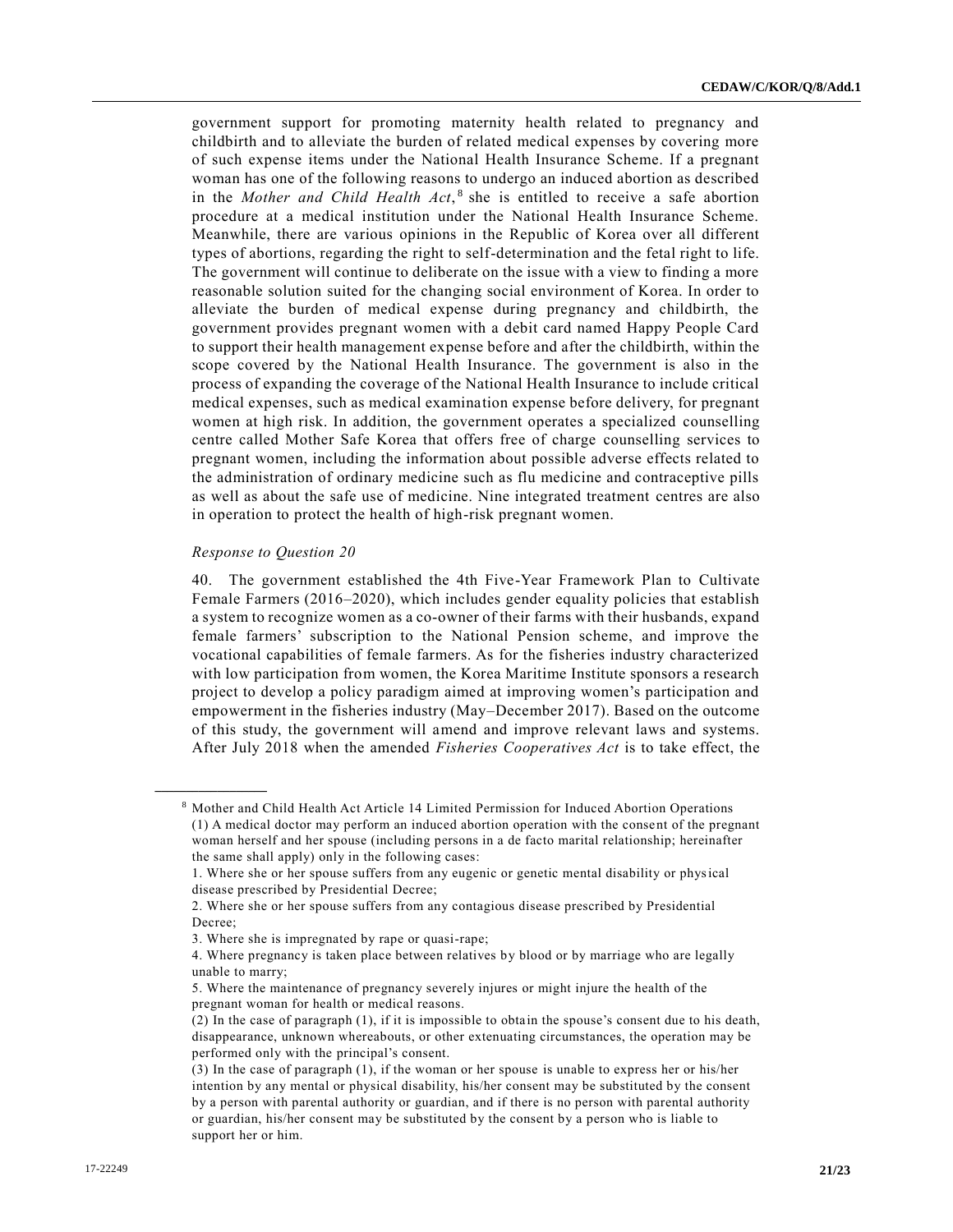Table 28

total number of women directors in the regional fisheries cooperatives will increase to more than 35 persons.

| Members         |             | <i>Directors</i> |                 |             |             |                 |
|-----------------|-------------|------------------|-----------------|-------------|-------------|-----------------|
| Year            | Total $(A)$ | Women $(B)$      | Ratio $(A/B)\%$ | Total $(A)$ | Women $(B)$ | Ratio $(A/B)\%$ |
| 2012            | 158 072     | 48 114           | 30.4            | 695         |             | 1.0             |
| 2014            | 159 305     | 49 343           | 30.8            | 689         | 15          | 2.2             |
| 2016            | 158 299     | 51 178           | 32.3            | 689         | 21          | 3.0             |
| As of Sep. 2017 | 159 377     | 51979            | 32.6            | 701         | 33          | 4.7             |

| 1001000                                                                    |  |  |  |  |
|----------------------------------------------------------------------------|--|--|--|--|
| Recent status of women members and directors in the fisheries cooperatives |  |  |  |  |
| (Unit: persons, $\%$ )                                                     |  |  |  |  |

41. Article 45 (Fixed number of directors and appointment of directors) of the *Agricultural Cooperatives Act* was also amended and currently stipulates that it is mandatory for regional agricultural cooperatives to appoint one or more women directors on the board if the proportion of women members reaches the threshold of 30% of the total membership.

## *Response to Question 21*

42. In order to raise awareness of officers in charge of refugee-related affairs on the human rights of refugees and to improve their professional capabilities, the government trains relevant public servants and officers on the necessity of protecting the human rights of socially vulnerable groups including women, children, and sexual minorities, and about special considerations necessary in the process of reviewing refugee cases by holding workshops with lectures from the UNHCR, institutions for refugee rights, and regional experts. As a way of sensitizing the public servants and officers on the issue of women's human rights and protection of refugees, the government frequently conducts training sessions by inviting experts from other institutions, such as the Korea Chapter of UNHCR, to educate on the recent global refugee trends, counselling and interview methodologies.

43. The government provides educational courses concerning women defectors from the DPRK, as they suffer from post-traumatic stress while resettling in the Republic of Korea due to trafficking and sexual violence that they often experience in the process of leaving the DPRK and detouring through China or a third country. Since 2013, for example, education on gender equality and human rights has been conducted at Hanawon and Hana Centre, where defectors from the DPRK stay in the early phase of their settlement in the Republic of Korea, and at alternative schools dedicated to juvenile defectors from the DPRK. In 2016, such education classes were held 102 times for 1,824 defectors from the DPRK, thus contributing to improving their awareness on healthy sexual roles and family relationship. Local familiarization centres designed to help defectors from the DPRK adjust to their life in the Republic of Korea, are operating psychological and emotional therapy programs among others to facilitate their settlement process.